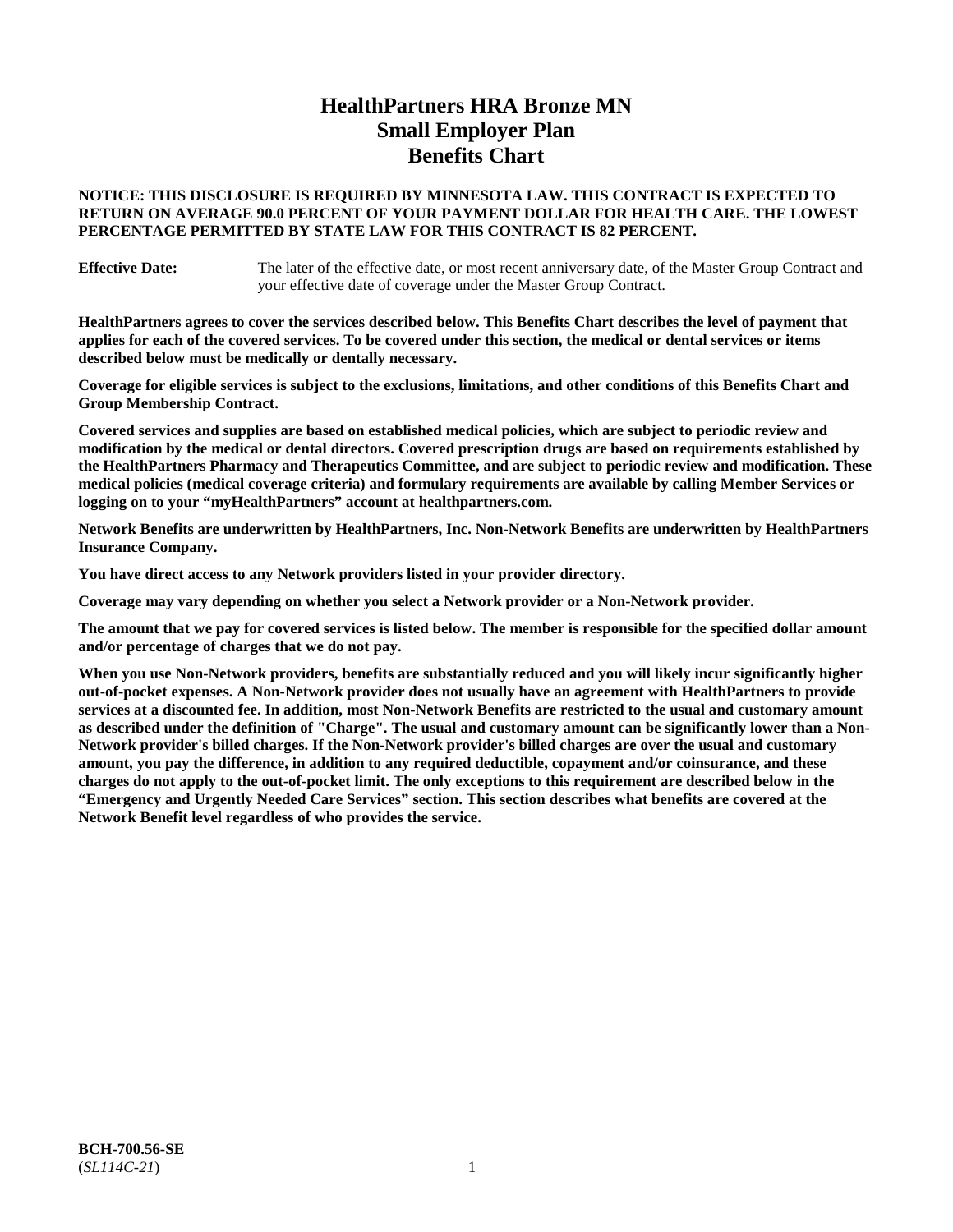# **These definitions apply to this Benefits Chart. They also apply to the Contract.**

| <b>Biosimilar Drugs:</b> | A prescription drug, approved by the Food and Drug Administration (FDA), that the FDA has<br>determined is biosimilar to and interchangeable with a biological brand name drug. Biosimilar<br>drugs are not considered generic drugs and are not covered under the generic drug benefit.                                                                                                                                                                                                                                                                                                                                           |
|--------------------------|------------------------------------------------------------------------------------------------------------------------------------------------------------------------------------------------------------------------------------------------------------------------------------------------------------------------------------------------------------------------------------------------------------------------------------------------------------------------------------------------------------------------------------------------------------------------------------------------------------------------------------|
| <b>Brand Name Drug:</b>  | A prescription drug, approved by the Food and Drug Administration (FDA), that is manufactured,<br>sold, or licensed for sale under a trademark by the pharmaceutical company that originally<br>researched and developed the drug. Brand name drugs have the same active-ingredient formula as<br>the generic version of the drug. However, generic drugs are manufactured and sold by other drug<br>manufacturers and are generally not available until after the patent on the brand name drug has<br>expired. A few brand name drugs may be covered at the generic drug benefit level if this is<br>indicated on the formulary. |
| <b>Calendar Year:</b>    | This is the 12-month period beginning 12:01 A.M. Central Time, on January 1, and ending 12:00<br>A.M. Central Time of the next following December 31.                                                                                                                                                                                                                                                                                                                                                                                                                                                                              |
| <b>Charge:</b>           | For covered services delivered by participating network providers, this is the provider's discounted<br>charge for a given medical/surgical service, procedure or item.                                                                                                                                                                                                                                                                                                                                                                                                                                                            |
|                          | For covered services delivered by non-network providers, a contracted rate may apply if such<br>arrangement is available to HealthPartners.                                                                                                                                                                                                                                                                                                                                                                                                                                                                                        |
|                          | For the Usual and Customary charge for covered services delivered by non-network providers, our<br>payment is calculated using one of the following options to be determined at HealthPartners'<br>discretion: 1) a percentage of the Medicare fee schedule; 2) a comparable schedule if the services<br>is not on the Medicare fee schedule; 3) a commercially reasonable rate for such service.                                                                                                                                                                                                                                  |
|                          | The Usual and Customary Charge is the maximum amount allowed that we consider in the<br>calculation of the payment of charges incurred for certain covered services. You must pay for any<br>charges above the usual and customary charge, and they do not apply to the out-of-pocket limit.                                                                                                                                                                                                                                                                                                                                       |
|                          | A charge is incurred for covered ambulatory medical and surgical services, on the date the service<br>or item is provided. A charge is incurred for covered inpatient services, on the date of admission to<br>a hospital. To be covered, a charge must be incurred on or after the member's effective date and<br>on or before the termination date.                                                                                                                                                                                                                                                                              |
| Copayment/Coinsurance:   | The specified dollar amount, or percentage, of charges incurred for covered services, which we do<br>not pay, but which a member must pay, each time a member receives certain medical services,<br>procedures or items. Our payment for those covered services or items begins after the copayment<br>or coinsurance is satisfied. Covered services or items requiring a copayment or coinsurance are<br>specified in this Benefits Chart.                                                                                                                                                                                        |
|                          | For services provided by a network provider:                                                                                                                                                                                                                                                                                                                                                                                                                                                                                                                                                                                       |
|                          | An amount which is listed as a flat dollar copayment is applied to a network provider's discounted<br>charges for a given service. However, if the network provider's discounted charge for a service or<br>item is less than the flat dollar copayment, you will pay the network provider's discounted charge.<br>An amount which is listed as a percentage of charges or coinsurance is based on the network<br>provider's discounted charges, calculated at the time the claim is processed, which may include an<br>agreed upon fee schedule rate for case rate or withhold arrangements.                                      |
|                          | For services provided by a non-network provider:                                                                                                                                                                                                                                                                                                                                                                                                                                                                                                                                                                                   |
|                          | Any copayment or coinsurance is applied to the lesser of the provider's charges or the usual and<br>customary charge for a service.                                                                                                                                                                                                                                                                                                                                                                                                                                                                                                |
|                          | A copayment or coinsurance is due at the time a service is provided, or when billed by the<br>provider. The copayment or coinsurance applicable for a scheduled visit with a network provider<br>will be collected for each visit, late cancellation and failed appointment. Services may not be<br>withheld for failure to pay a deductible or coinsurance at or prior to the time of service.                                                                                                                                                                                                                                    |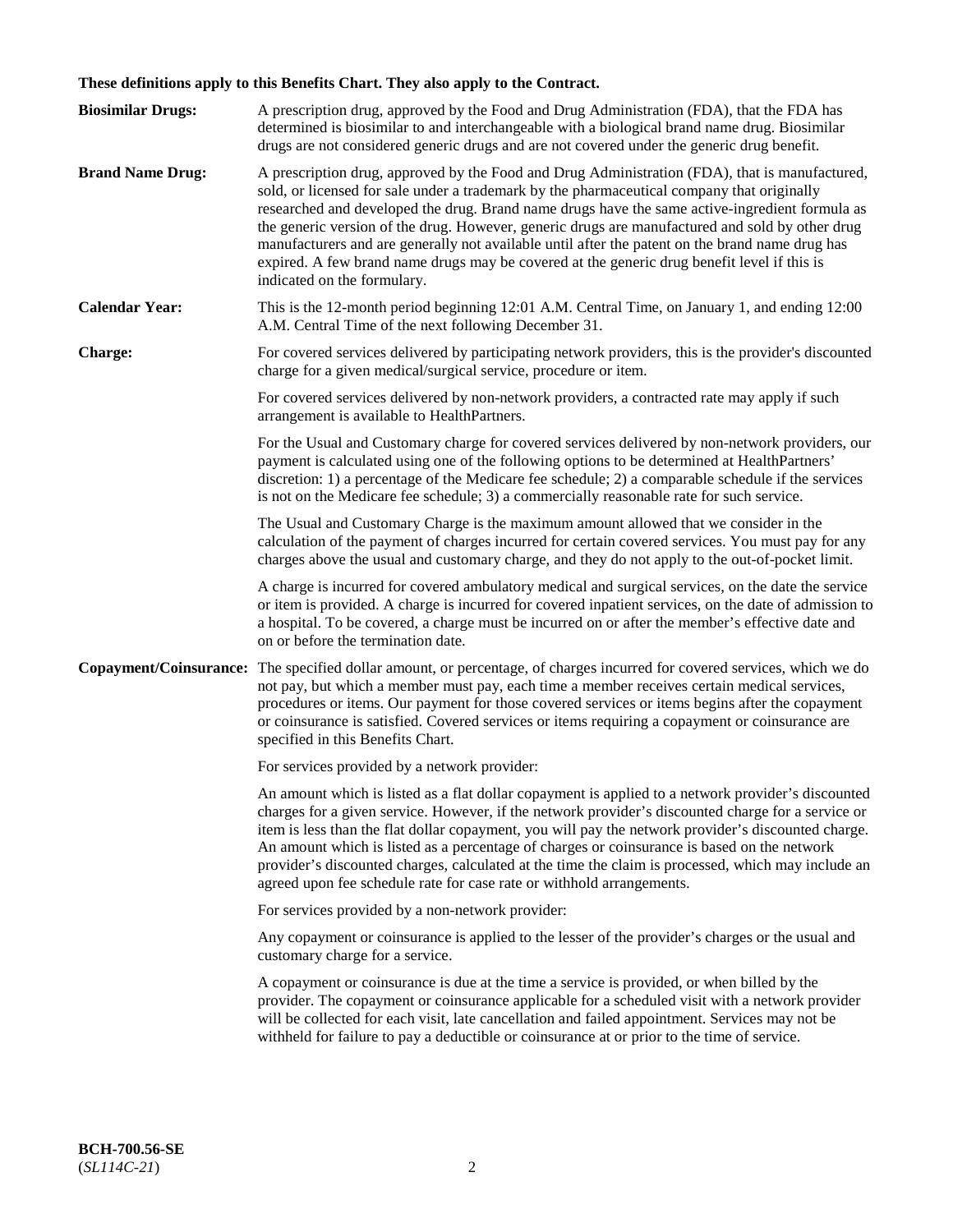| Deductible:       | The specified dollar amount of charges incurred for covered services, which we do not pay, but a<br>member or a family has to pay first in a calendar year. Our payment for those services or items<br>begins after the deductible is satisfied. For network providers, the amount of the charges that apply<br>to the deductible are based on the network provider's discounted charges, calculated at the time<br>the claim is processed, which may include an agreed upon fee schedule rate for case rate or<br>withhold arrangements. For non-network providers, the amount of charges that apply to the<br>deductible are the lesser of the provider's charges or the usual and customary charge for a service.                                                                                                                                                                                                                                                                                                                                                                                                                                                                                                                                             |
|-------------------|------------------------------------------------------------------------------------------------------------------------------------------------------------------------------------------------------------------------------------------------------------------------------------------------------------------------------------------------------------------------------------------------------------------------------------------------------------------------------------------------------------------------------------------------------------------------------------------------------------------------------------------------------------------------------------------------------------------------------------------------------------------------------------------------------------------------------------------------------------------------------------------------------------------------------------------------------------------------------------------------------------------------------------------------------------------------------------------------------------------------------------------------------------------------------------------------------------------------------------------------------------------|
|                   | Any amounts paid or reimbursed by a third party, including but not limited to: point of service<br>rebates, manufacturer coupons, manufacturer debit cards or other forms of direct reimbursement to<br>a member for a product or service, will not apply toward your deductible, to the extent permitted<br>under state and federal law.                                                                                                                                                                                                                                                                                                                                                                                                                                                                                                                                                                                                                                                                                                                                                                                                                                                                                                                        |
|                   | Your plan has an embedded deductible. This means once a member meets the individual<br>deductible, the plan begins paying benefits for that person. If two or more members of the family<br>meet the family deductible, the plan begins paying benefits for all members of the family,<br>regardless of whether each member has met the individual deductible. However, a member may<br>not contribute more than the individual deductible toward the family deductible.                                                                                                                                                                                                                                                                                                                                                                                                                                                                                                                                                                                                                                                                                                                                                                                         |
|                   | All services are subject to the deductible unless otherwise indicated below in this Benefits Chart.                                                                                                                                                                                                                                                                                                                                                                                                                                                                                                                                                                                                                                                                                                                                                                                                                                                                                                                                                                                                                                                                                                                                                              |
| <b>Formulary:</b> | This is a current list, which may be revised from time to time, of formulary prescription drugs,<br>medications, equipment and supplies covered by us as indicated in the Benefits Chart which are<br>covered at the highest benefit level. Some drugs may require prior authorization to be covered as<br>formulary drugs. You may be granted an exception to the formulary that is available to you upon<br>request. These guidelines and procedures include exceptions to the formulary for anti-psychotic<br>prescription drugs prescribed to treat emotional disturbances or mental illness if your health care<br>provider (1) indicates to the dispensing pharmacist, orally or in writing, that the prescription must<br>be dispensed as indicated and (2) certifies in writing to us that the prescribed drug will best treat<br>your condition. Also, you may continue to receive certain non-formulary prescription drugs for<br>diagnosed mental illness or emotional disturbance when our formulary changes or you change<br>health plans for up to one year following the change. We also have written guidelines and<br>procedures for granting formulary exceptions for other drugs that are available to you upon request<br>or on our website. |
|                   | HMO Formulary Exception Process (including antipsychotic drugs). If you are prescribed a<br>drug, we must promptly grant you an exception to our formulary when your health care provider<br>indicates to us that:                                                                                                                                                                                                                                                                                                                                                                                                                                                                                                                                                                                                                                                                                                                                                                                                                                                                                                                                                                                                                                               |
|                   | (1) the formulary drug causes an adverse reaction to the patient;<br>(2) the formulary drug is contraindicated for the patient; or<br>(3) the health care provider demonstrates that the prescription drug must be dispensed as written<br>to provide maximum medical benefit to the patient.                                                                                                                                                                                                                                                                                                                                                                                                                                                                                                                                                                                                                                                                                                                                                                                                                                                                                                                                                                    |
|                   | The formulary, and information on drugs that require authorization, are available by calling<br>Member Services or logging on to your "myHealthPartners" account at healthpartners.com.                                                                                                                                                                                                                                                                                                                                                                                                                                                                                                                                                                                                                                                                                                                                                                                                                                                                                                                                                                                                                                                                          |
|                   | Formulary Changes. The formulary may change throughout the year. If you are affected by a<br>formulary change, you will receive at least 30 days' advanced notice of that change, and you<br>may request a formulary exception.                                                                                                                                                                                                                                                                                                                                                                                                                                                                                                                                                                                                                                                                                                                                                                                                                                                                                                                                                                                                                                  |
|                   |                                                                                                                                                                                                                                                                                                                                                                                                                                                                                                                                                                                                                                                                                                                                                                                                                                                                                                                                                                                                                                                                                                                                                                                                                                                                  |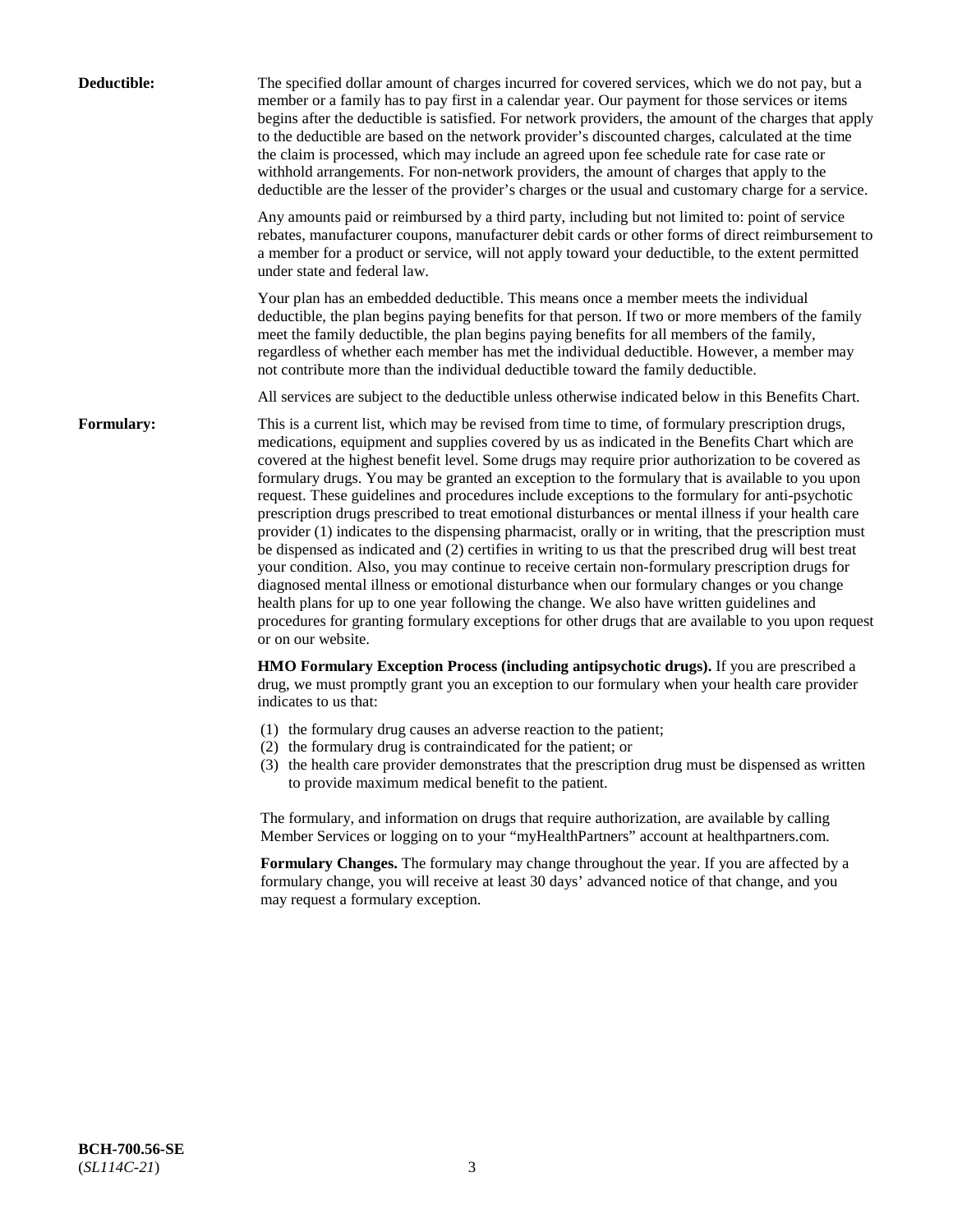## **Federal Formulary Exception Process:**

If you are prescribed a drug that is not included on the formulary and your plan does not cover nonformulary drugs, you, your designee or your prescribing physician may request a review through our formulary exception process, which includes external review. This process is described below.

- **1. Standard Exception Request.** If your provider prescribes a drug that is not on our formulary, you may submit a standard exception request. If you, your designee or your prescribing provider submit a standard exception request, we must make our coverage determination and notify you within 72 hours of our receipt of the request. If we grant the exception to cover the drug, we are required to cover the drug for the duration of the prescription, including refills.
- **2. Expedited Exception Request.** If your provider prescribes a drug that is not on our formulary, you may submit an expedited exception request if there are exigent circumstances. Exigent circumstances exist when you are suffering from a health condition that may seriously jeopardize your life, health, or ability to regain maximum function or when you are undergoing a current course using a nonformulary drug. If you, your designee or your prescribing provider submit an expedited exception request, we must make our coverage determination and notify you within 24 hours of our receipt of the request. If we grant the exception to cover the drug, we are required to cover the drug for the duration of the prescription, including refills. If we grant an exception based on exigent circumstances, we must cover the drug for the duration of the exigency.
- **3. Federal External Review Exception Request.** If coverage of a drug is denied after an exception request review under items 1. or 2. above, you, your designee, or your prescribing provider may request an external review exception request. If the initial request was a standard exception request, we must notify you or your designee and the prescribing provider of the coverage determination within 72 hours of our receipt of your request for external review. If the initial request was an expedited exception request, we must notify you or your designee and the prescribing provider of the coverage determination within 24 hours our receipt of your request for external review. If you are granted an exception after the external review exception request, we are required to cover the drug for the duration of the prescription, if the initial request was a standard exception request. If the initial request was an expedited exception request, we must provide coverage for the duration of the exigency.
- **4. State External Review Request.** If coverage of the drug is denied after a federal external review exception request under item 3. above, you may request an external review under the "Disputes and Complaints" section, "External Complaints Procedures" in the Group Membership Contract.
- **Generic Drug:** A prescription drug, approved by the Food and Drug Administration (FDA) that the FDA has determined is comparable to a brand name drug product in dosage form, strength, route of administration, quality, intended use and documented bioequivalence. Generally, generic drugs cost less than brand name drugs. Some brand name drugs may be covered at the generic drug benefit level if this is indicated on the formulary.
- **Non-Formulary Drug:** This is a prescription drug approved by the Food and Drug Administration (FDA) that is not on the formulary, is medically necessary and is not investigative or otherwise excluded under this Benefits Chart.
- **Out-of-Pocket Expenses:** You pay the specified copayments/coinsurance and deductibles applicable for particular services, subject to the out-of-pocket limit described below. These amounts are in addition to the monthly enrollment payments.
- **Out-of-Pocket Limit:** You pay the copayments/coinsurance and deductibles for covered services, to the individual or family out-of-pocket limit. Thereafter we cover 100% of the charges incurred for all other covered services, for the rest of the calendar year. You pay amounts greater than the out-of-pocket limit if you exceed any visit or day limits.

Non-Network Benefits above the usual and customary charge (see definition of charge above) do not apply to the out-of-pocket limit.

Non-Network benefits for transplant surgery do not apply to the out-of-pocket limit.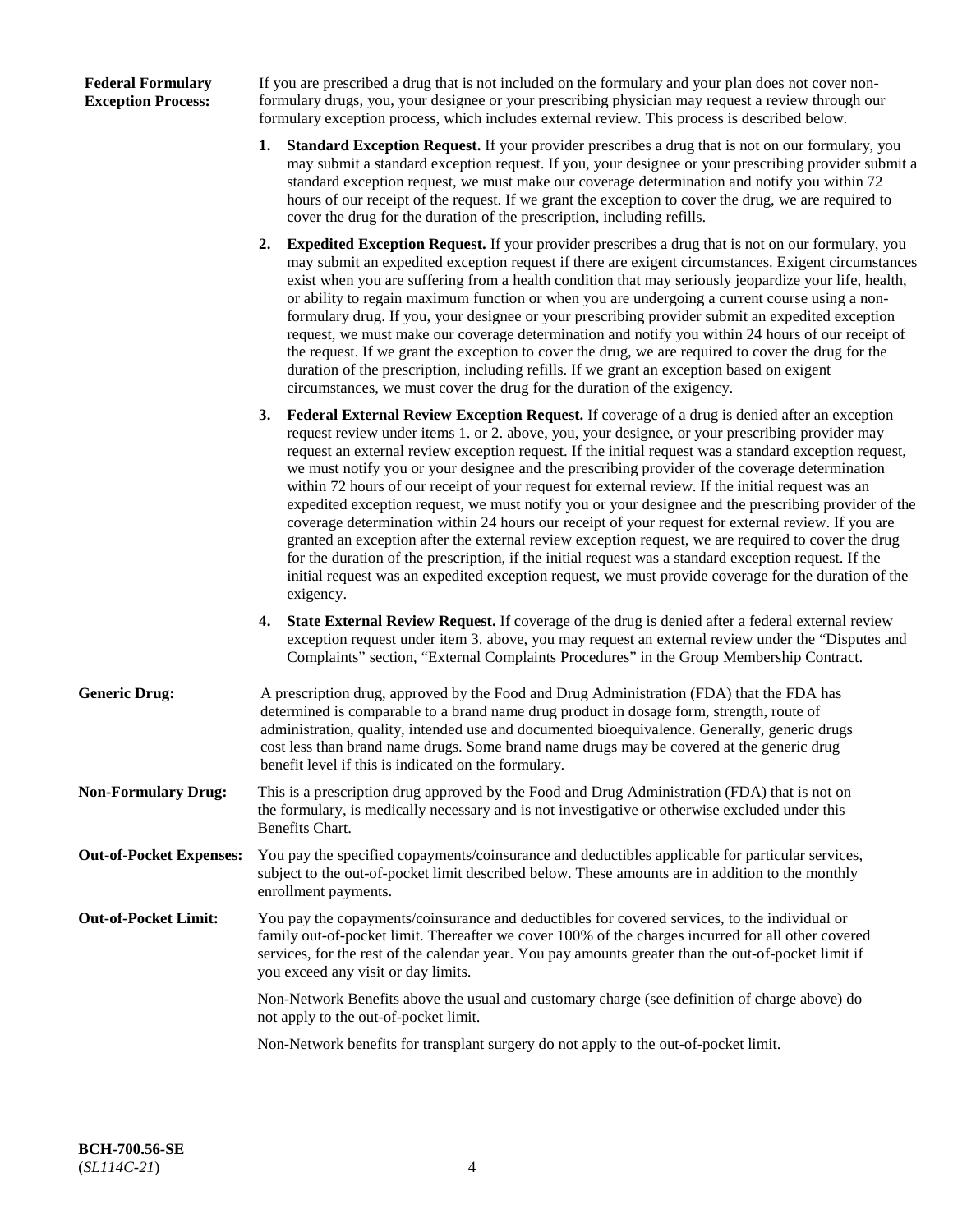Any amounts paid or reimbursed by a third party, including but not limited to: point of service rebates, manufacturer coupons, manufacturer debit cards or other forms of direct reimbursement to a member for a product or service, will not apply as an out of pocket expense, to the extent permitted under state and federal law. You are responsible to keep track of the out-of-pocket expenses. Contact our Member Services department for assistance in determining the amount paid by the enrollee for specific eligible services received. Claims for reimbursement under the out-of-pocket limit provisions are subject to the same time limits and provisions described under the "Claims Provisions" section of the Contract. **Specialty Drug List:** This is a current list, which may be revised from time to time, of prescription drugs, medications, equipment and supplies, which are typically bio-pharmaceuticals. The purpose of a specialty drug list is to facilitate enhanced monitoring of complex therapies used to treat specific conditions. Specialty drugs are covered by us as indicated in this Benefits Chart. The specialty drug list is available by calling Member Services or logging on to your "*my*HealthPartners" account at [healthpartners.com](https://www.healthpartners.com/hp/index.html) **virtuwell:** This is an online service that you may use to receive a diagnosis and treatment for certain routine conditions, such as a cold and flu, ear pain and sinus infections. You may access the virtuwell website at [virtuwell.com.](https://www.virtuwell.com/)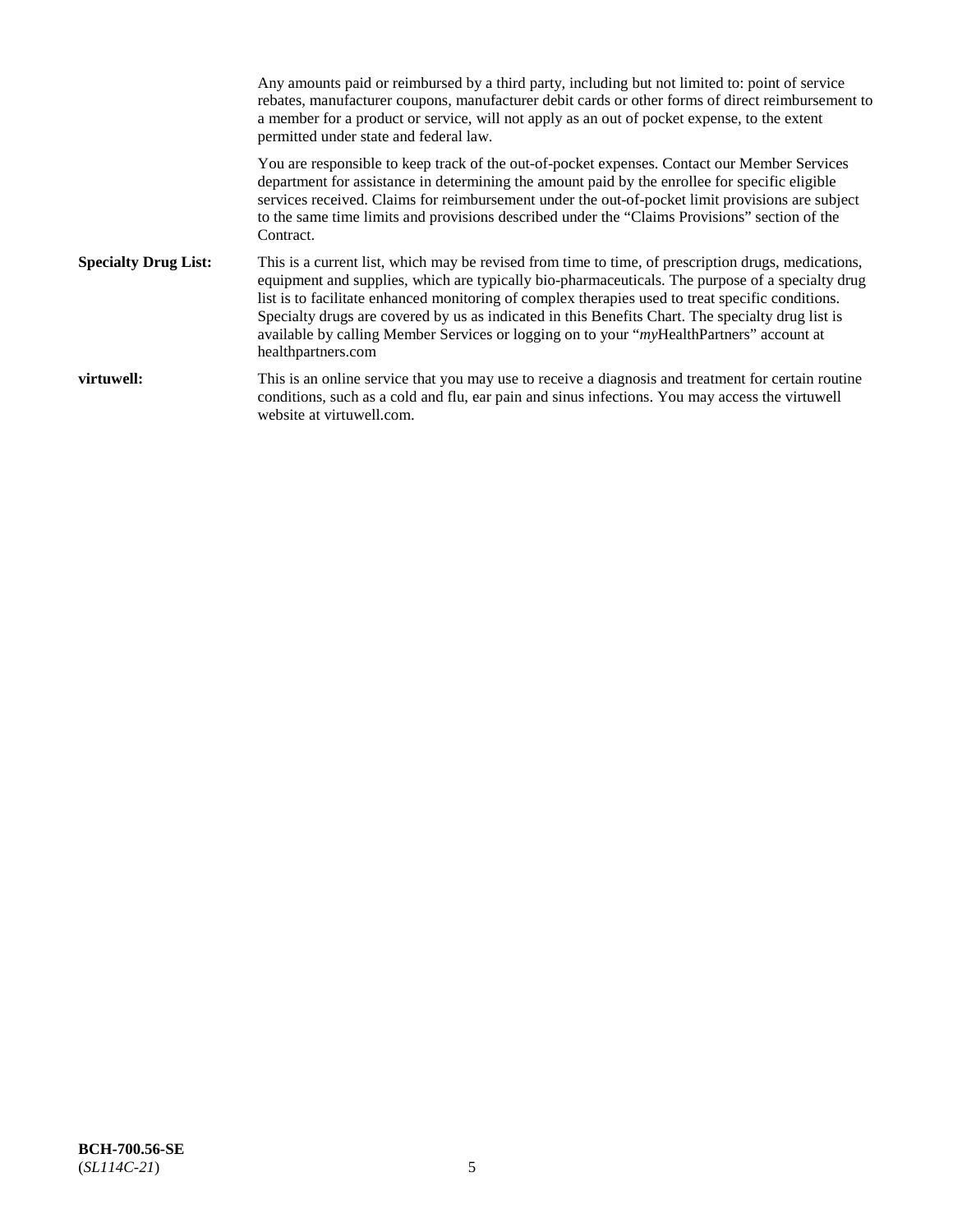## **DEDUCTIBLES AND OUT-OF-POCKET LIMITS**

### **Individual Calendar Year Deductible**

| <b>Network Benefits</b> | <b>Non-Network Benefits</b> |
|-------------------------|-----------------------------|
| \$8,550                 | \$10,000                    |

## **Family Calendar Year Deductible**

| <b>Network Benefits</b> | <b>Non-Network Benefits</b> |
|-------------------------|-----------------------------|
| \$17,100                | \$20,000                    |

Separate deductibles must be satisfied under the Network Benefits and Non-Network Benefits.

Your plan has an embedded deductible. This means once a member meets the individual deductible, the plan begins paying benefits for that person. If two or more members of the family meet the family deductible, the plan begins paying benefits for all members of the family, regardless of whether each member has met the individual deductible. However, a member may not contribute more than the individual deductible toward the family deductible.

Any amounts paid or reimbursed by a third party, including but not limited to: point of service rebates, manufacturer coupons, debit cards or other forms of direct reimbursement to a member for a product or service, will not apply toward your deductible, to the extent permitted under state and federal law.

#### **Individual Calendar Year Out-of-Pocket Limit**

| <b>Network Benefits</b> | <b>Non-Network Benefits</b> |
|-------------------------|-----------------------------|
| \$8,550                 | \$30,000                    |

#### **Family Calendar Year Out-of-Pocket Limit**

| <b>Network Benefits</b> | <b>Non-Network Benefits</b> |
|-------------------------|-----------------------------|
| \$17,100                | \$60,000                    |

Separate Out-of-Pocket Limits must be satisfied under the Network Benefits and Non-Network Benefits.

Non-Network Benefits above the usual and customary charge will not apply toward the individual or family out-of-pocket limit.

Any amounts paid or reimbursed by a third party, including but not limited to: point of service rebates, manufacturer coupons, manufacturer debit cards or other forms of direct reimbursement to a member for a product or service, will not apply as an out of pocket expense, to the extent permitted under state and federal law.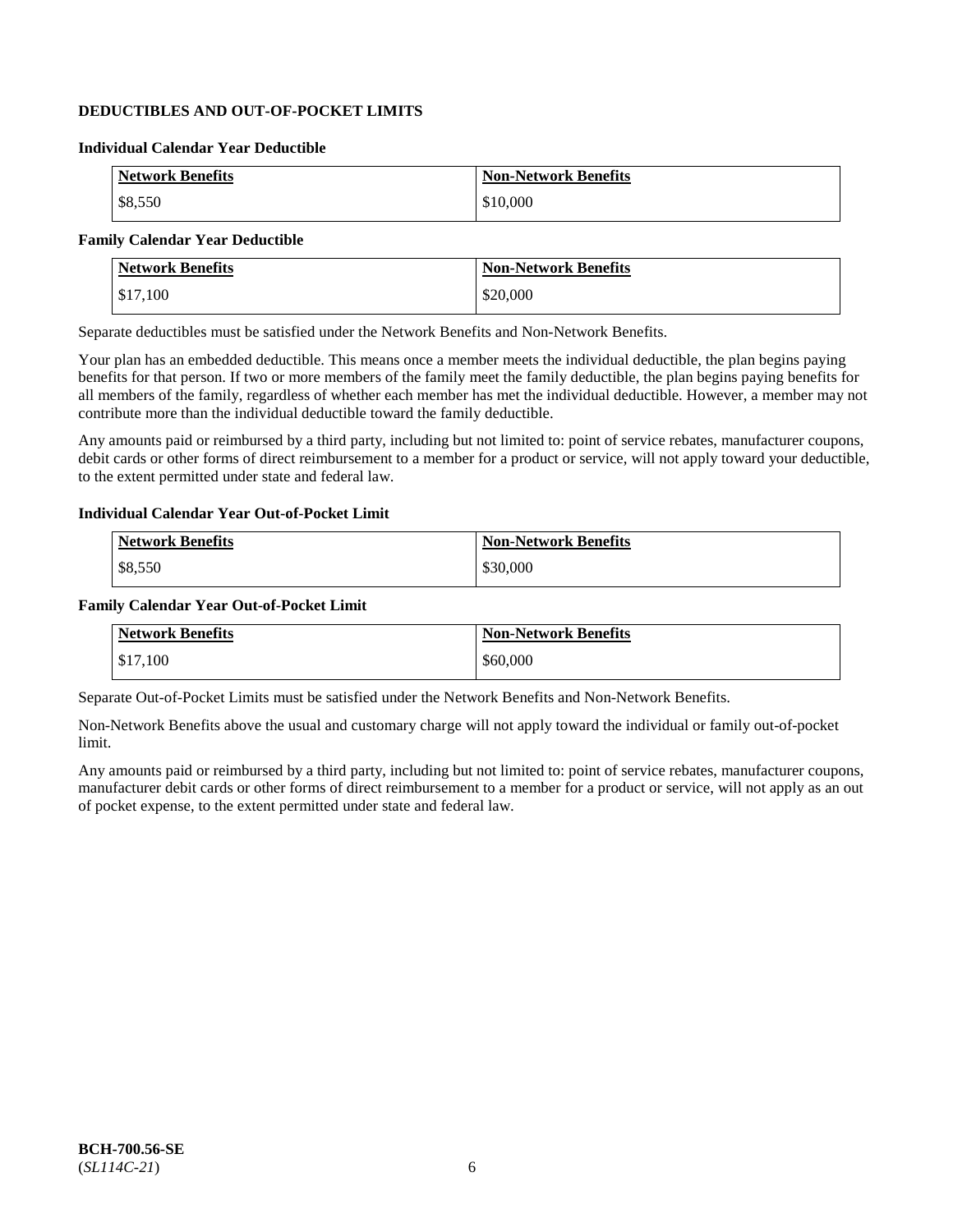## **AMBULANCE AND MEDICAL TRANSPORTATION**

## **Covered Services:**

We cover ambulance and medical transportation for medical emergencies and as shown below.

We also cover medically necessary, non-emergency medical transportation if it meets our medical coverage criteria.

Covered services and supplies are based on established medical policies, which are subject to periodic review and modification by the medical or dental directors. These medical policies (medical coverage criteria) and applicable prior authorization requirements are available by calling Member Services or logging on to your "myHealthPartners" account at [healthpartners.com.](https://www.healthpartners.com/hp/index.html)

## **Ambulance and medical transportation for medical emergencies (other than non-emergency fixed wing air ambulance transportation)**

| Network Benefits              | <b>Non-Network Benefits</b> |
|-------------------------------|-----------------------------|
| 100% of the charges incurred. | See Network Benefits.       |

## **Non-emergency fixed wing air ambulance transportation**

| <b>Network Benefits</b>       | <b>Non-Network Benefits</b>  |
|-------------------------------|------------------------------|
| 100% of the charges incurred. | 50% of the charges incurred. |

## **Not Covered:**

See "Services Not Covered" in the Group Membership Contract.

## **BEHAVIORAL HEALTH SERVICES**

## **Covered Services:**

Covered services are based on established medical policies, which are subject to periodic review and modification by the medical directors. These medical policies (medical coverage criteria) are available by calling Member Services or logging on to your "*my*HealthPartners" account at [healthpartners.com.](http://www.healthpartners.com/)

You have rights to parity in mental health and substance use disorder treatment as required by the federal Mental Health Parity and Addiction Equity Act and Minnesota Statutes, section 62Q.47. These laws require:

- That mental health and substance abuse services be covered on the same basis as medical services;
- That cost-sharing for mental health and substance abuse services can be no more restrictive than cost-sharing for similar medical services;
- That treatment restrictions and limitation such as prior authorization and medical necessity can be no more restrictive than for similar medical services;
- That if enrollees have concerns they can call Member Services, file a complaint with HealthPartners, or file a complaint with the Minnesota Department of Health.

## **Mental Health Services**

We cover services for: mental health diagnoses as described in the Diagnostic and Statistical Manual of Mental Disorders – Fifth Edition (DSM-5) (most recent edition) that lead to significant disruption of function in the member's life.

We also provide coverage for mental health treatment ordered by a Minnesota court under a valid court order that is issued on the basis of a behavioral care evaluation performed by a licensed psychiatrist or doctoral level licensed psychologist, which includes a diagnosis and an individual treatment plan for care in the most appropriate, least restrictive environment. We must be given a copy of the court order and the behavioral care evaluation, and the service must be a covered benefit under this plan, and the service must be provided by a network provider, or other provider as required by law. We cover the evaluation upon which the court order was based if it was provided by a network provider. We also provide coverage for the initial mental health evaluation of a child, regardless of whether that evaluation leads to a court order for treatment, if the evaluation is ordered by a Minnesota juvenile court.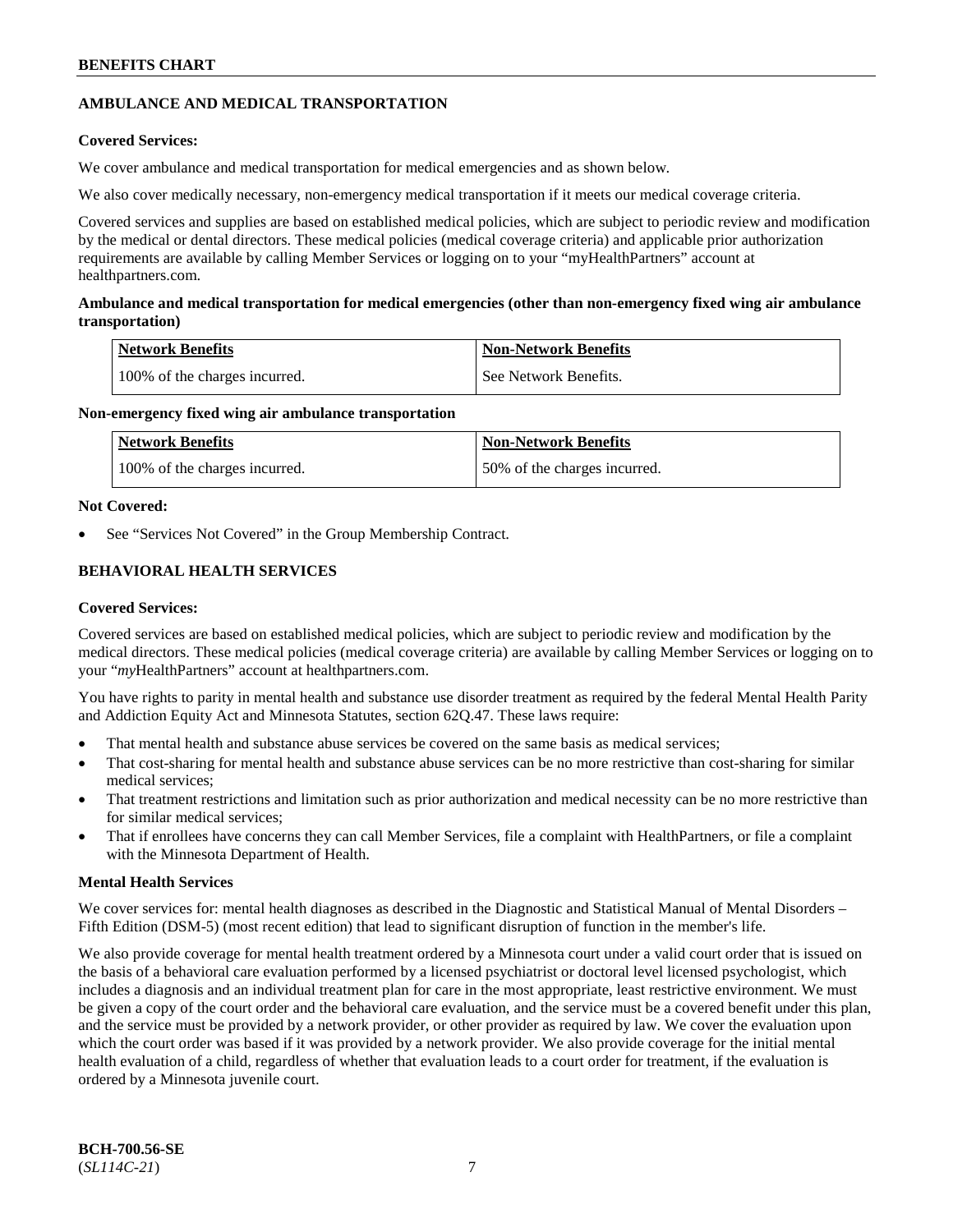**Outpatient Services, including intensive outpatient and day treatment:** We cover medically necessary outpatient professional mental health services for evaluation, crisis intervention, and treatment of mental health disorders.

A comprehensive diagnostic assessment will be made of each patient as the basis for a determination by a mental health professional, concerning the appropriate treatment and the extent of services required.

Outpatient services we cover for a diagnosed mental health condition include the following:

- Individual, group, family, and multi-family therapy;
- Medication management provided by a physician, certified nurse practitioner, or physician's assistant;
- Psychological testing services for the purposes of determining the differential diagnoses and treatment planning for patients currently receiving behavioral health services;
- Day treatment and intensive outpatient services in a licensed program;
- Partial hospitalization services in a licensed hospital or community mental health center;
- Psychotherapy and nursing services provided in the home if authorized by us; and
- Treatment for gender dysphoria that meets medical coverage criteria.

| <b>Network Benefits</b>       | <b>Non-Network Benefits</b>  |
|-------------------------------|------------------------------|
| 100% of the charges incurred. | 50% of the charges incurred. |

#### **Group Therapy**

| Network Benefits              | <b>Non-Network Benefits</b>  |
|-------------------------------|------------------------------|
| 100% of the charges incurred. | 50% of the charges incurred. |

**Inpatient Services, including psychiatric residential treatment:** We cover medically necessary inpatient services in a hospital and professional services for treatment of mental health disorders. Medical stabilization is covered under inpatient hospital services in the "Hospital and Skilled Nursing Facility Services" section.

We also cover medically necessary psychiatric residential treatment for adults and emotionally disabled children as diagnosed by a physician. This care must be authorized by us and provided by a hospital or residential behavioral health treatment facility licensed by the local state or Health and Human Services Department. Services not covered under this benefit include shelter services, correctional services, detention services, transitional services, group residential services, foster care services and wilderness programs.

| Network Benefits              | <b>Non-Network Benefits</b>  |
|-------------------------------|------------------------------|
| 100% of the charges incurred. | 50% of the charges incurred. |

## **Chemical Health Services**

We cover medically necessary services for assessments by a licensed alcohol and drug counselor and treatment of Substance-Related Disorders as defined in the latest edition of the DSM-5.

**Outpatient Services, including intensive outpatient and day treatment services:** We cover medically necessary outpatient professional services for the diagnosis and treatment of chemical dependency. Chemical dependency treatment programs must be licensed by the applicable state agency.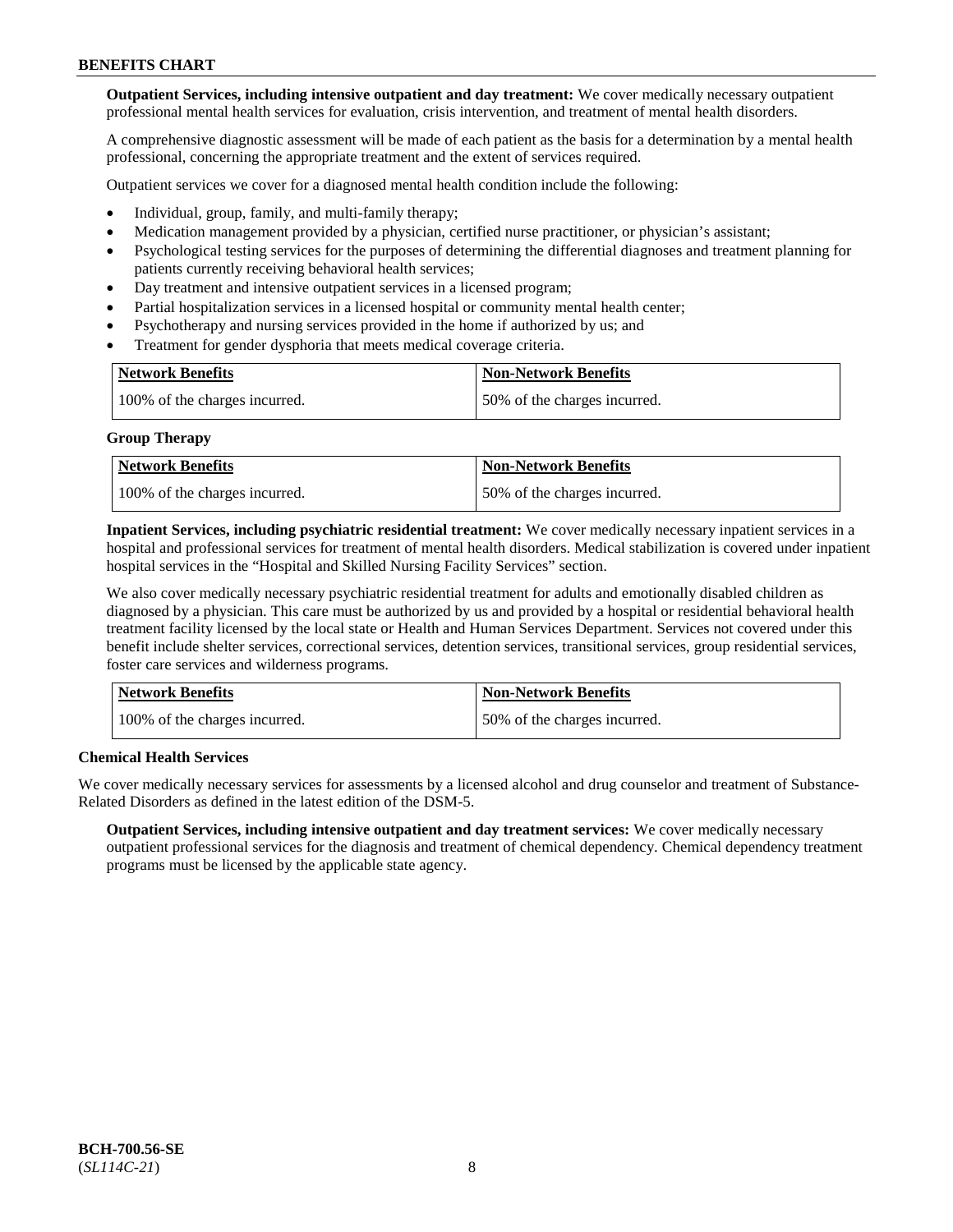Outpatient services we cover for a diagnosed chemical dependency condition include the following:

- Individual, group, family, and multi-family therapy provided in an office setting;
- Opiate replacement therapy including methadone and buprenorphine treatment; and
- Day treatment and intensive outpatient services in a licensed program.

| Network Benefits              | <b>Non-Network Benefits</b>  |
|-------------------------------|------------------------------|
| 100% of the charges incurred. | 50% of the charges incurred. |

**Inpatient Services:** We cover medically necessary inpatient services in a hospital or primary residential treatment in a licensed chemical health treatment center. Primary residential treatment is an intensive residential treatment program of limited duration, typically 30 days or less.

We cover services provided in a hospital that is licensed by the local state and accredited by Medicare.

**Detoxification Services.** We cover detoxification services in a hospital or community detoxification facility if it is licensed by the local Health and Human Services Department.

| <b>Network Benefits</b>       | <b>Non-Network Benefits</b>  |
|-------------------------------|------------------------------|
| 100% of the charges incurred. | 50% of the charges incurred. |

## **Not Covered:**

See "Services Not Covered" in the Group Membership Contract.

## **CHIROPRACTIC SERVICES**

## **Covered Services:**

We cover chiropractic services for rehabilitative care, provided to diagnose and treat acute neuromusculo-skeletal conditions.

Massage therapy which is performed in conjunction with other treatment/modalities by a chiropractor, is part of a prescribed treatment plan and is not billed separately is covered.

| Network Benefits              | <b>Non-Network Benefits</b>           |
|-------------------------------|---------------------------------------|
| 100% of the charges incurred. | 50% of the charges incurred.          |
|                               | Limit of 20 visits per calendar year. |

## **Not Covered:**

- Massage therapy for the purpose of comfort or convenience of the member.
- See "Services Not Covered" in the Group Membership Contract.

## **CLINICAL TRIALS**

## **Covered Services:**

We cover certain routine services if you participate in a Phase I, Phase II, Phase III or Phase IV clinical trial that is conducted in relation to the prevention, detection, or treatment of cancer or other life-threatening disease or condition as defined in the Affordable Care Act. We cover routine patient costs for services that would be eligible under this Benefits Chart if the service was provided outside of a clinical trial.

| <b>Network Benefits</b>                                                                                                                                                                                | <b>Non-Network Benefits</b>                                                                                                                                                                                |
|--------------------------------------------------------------------------------------------------------------------------------------------------------------------------------------------------------|------------------------------------------------------------------------------------------------------------------------------------------------------------------------------------------------------------|
| Coverage level is same as corresponding Network<br>Benefit, depending on type of service provided such as<br>Office Visits for Illness or Injury, Inpatient or<br><b>Outpatient Hospital Services.</b> | Coverage level is same as corresponding Non-Network<br>Benefit, depending on type of service provided such as<br>Office Visits for Illness or Injury, Inpatient or<br><b>Outpatient Hospital Services.</b> |
|                                                                                                                                                                                                        |                                                                                                                                                                                                            |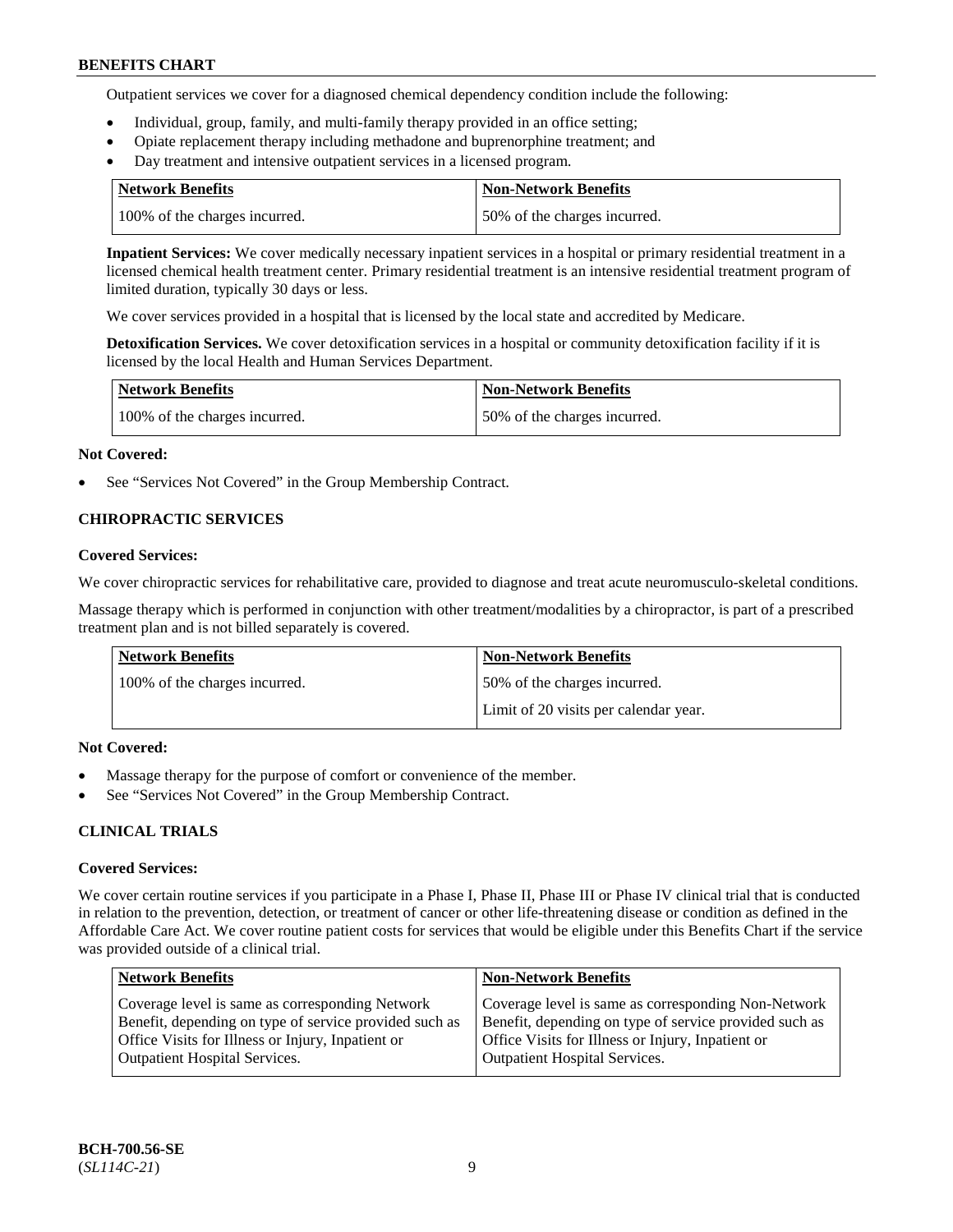## **Not Covered:**

- The investigative item, device or service itself.
- Items or services that are provided solely to satisfy data collection and analysis needs and that are not used in the direct clinical management of the patient.
- A service that is clearly inconsistent with widely accepted and established standards of care for a particular diagnosis.
- See "Services Not Covered" in the Group Membership Contract.

## **DENTAL SERVICES**

## **Covered Services:**

We cover services as described below.

**Accidental Dental Services:** We cover dentally necessary services to treat and restore damage done to sound, natural, unrestored teeth as a result of an accidental injury. Coverage is for damage caused by external trauma to face and mouth only, not for cracked or broken teeth which result from biting or chewing. We cover restorations, root canals, crowns and replacement of teeth lost that are directly related to the accident in which the member was involved. We cover initial exams, xrays, and palliative treatment including extractions, and other oral surgical procedures directly related to the accident. Subsequent treatment must be initiated within the specified time-frame and must be directly related to the accident. We do not cover restoration and replacement of teeth that are not "sound and natural" at the time of the accident.

Full mouth rehabilitation to correct occlusion (bite) and malocclusion (misaligned teeth not due to the accident) are not covered.

When an implant-supported dental prosthetic treatment is pursued, the accidental dental benefit will be applied to the prosthetic procedure. Benefits are limited to the amount that would be paid toward the placement of a removable dental prosthetic appliance that could be used in the absence of implant treatment. Care must be provided or pre-authorized by a HealthPartners dentist.

| Network Benefits              | <b>Non-Network Benefits</b>  |
|-------------------------------|------------------------------|
| 100% of the charges incurred. | 50% of the charges incurred. |

For all accidental dental services, treatment and/or restoration must be initiated within six months of the date of the injury. Coverage is limited to the initial course of treatment and/or initial restoration. Services must be provided within twenty-four months of the date of injury to be covered.

## **Medical Referral Dental Services**

**Medically Necessary Outpatient Dental Services:** We cover medically necessary outpatient dental services. Coverage is limited to dental services required for treatment of an underlying medical condition, e.g., removal of teeth to complete radiation treatment for cancer of the jaw, cysts and lesions.

| Network Benefits              | Non-Network Benefits         |
|-------------------------------|------------------------------|
| 100% of the charges incurred. | 50% of the charges incurred. |

**Medically Necessary Hospitalization and Anesthesia for Dental Care:** We cover medically necessary hospitalization for dental care. This is limited to charges incurred by a member who: (1) is a child under age  $5$ ; (2) is severely disabled; (3) has a medical condition and requires hospitalization or general anesthesia for dental care treatment; or (4) is a child between age 5 and 12 and care in dental offices has been attempted unsuccessfully and usual methods of behavior modification have not been successful, or when extensive amounts of restorative care, exceeding four appointments, are required. Coverage is limited to facility and anesthesia charges. Oral surgeon/dentist professional fees are not covered.

| <b>Network Benefits</b>       | <b>Non-Network Benefits</b>  |
|-------------------------------|------------------------------|
| 100% of the charges incurred. | 50% of the charges incurred. |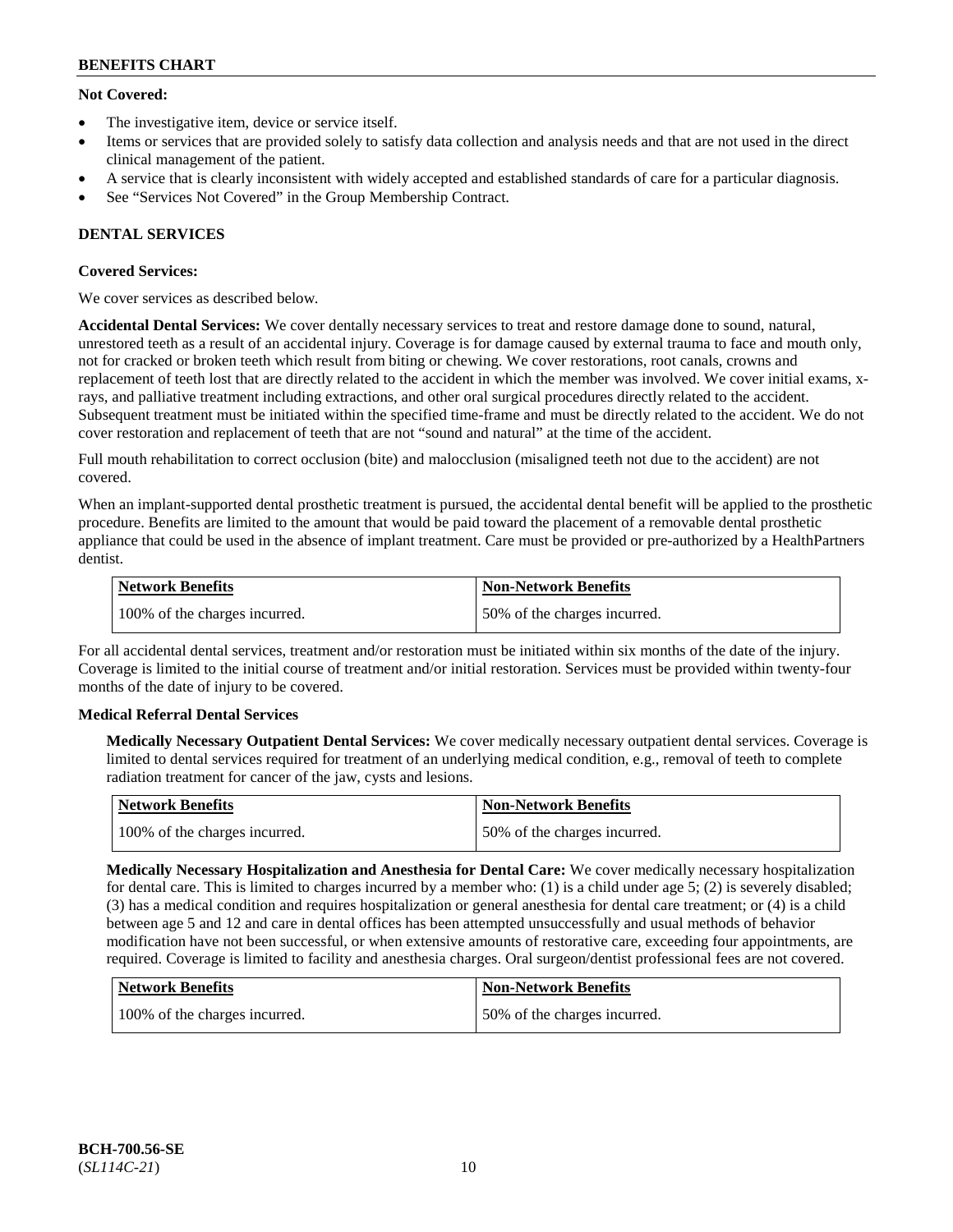**Medical Complications of Dental Care:** We cover medical complications of dental care. Treatment must be medically necessary care and related to medical complications of non-covered dental care, including complications of the head, neck, or substructures.

| Network Benefits              | <b>Non-Network Benefits</b>  |
|-------------------------------|------------------------------|
| 100% of the charges incurred. | 50% of the charges incurred. |

**Oral Surgery**: We cover oral surgery. Coverage is limited to treatment of medical conditions requiring oral surgery, such as treatment of oral neoplasm, non-dental cysts, fracture of the jaws, trauma of the mouth and jaws.

| Network Benefits              | <b>Non-Network Benefits</b>  |
|-------------------------------|------------------------------|
| 100% of the charges incurred. | 50% of the charges incurred. |

**Treatment of Cleft Lip and Cleft Palate:** We cover treatment of cleft lip and cleft palate of a dependent child to age 26, including orthodontic treatment and oral surgery directly related to the cleft. Benefits are limited to inpatient or outpatient expenses arising from medical and dental treatment that was scheduled or initiated prior to the dependent turning age 19. Dental services that are not required for the treatment of cleft lip or cleft palate are not covered. If a dependent child covered under this Contract is also covered under a dental plan which includes orthodontic services, that dental plan shall be considered primary for the necessary orthodontic services. Oral appliances are subject to the same copayment, conditions and limitations as durable medical equipment.

| <b>Network Benefits</b>       | <b>Non-Network Benefits</b>  |
|-------------------------------|------------------------------|
| 100% of the charges incurred. | 50% of the charges incurred. |

**Treatment of Temporomandibular Disorder (TMD) and Craniomandibular Disorder (CMD):** We cover surgical and non-surgical treatment of temporomandibular disorder (TMD) and craniomandibular disorder (CMD), which is medically necessary care. Dental services which are not required to directly treat TMD or CMD are not covered.

| <b>Network Benefits</b>       | <b>Non-Network Benefits</b>  |
|-------------------------------|------------------------------|
| 100% of the charges incurred. | 50% of the charges incurred. |

## **Not Covered:**

- Dental treatment, procedures or services not listed in this Benefits Chart.
- Accident related dental services if treatment is (1) provided to teeth which are not sound and natural, (2) to teeth which have been restored, (3) initiated beyond six months from the date of the injury, (4) received beyond the initial treatment or restoration or (5) received beyond twenty-four months from the date of injury.
- Oral surgery to remove wisdom teeth.
- Orthognathic treatment or procedures and all related services, unless it is required to treat TMD or CMD and it meets our medical coverage criteria.
- See "Services Not Covered" in the Group Membership Contract.

## **DIAGNOSTIC IMAGING SERVICES**

#### **Covered Services:**

We cover diagnostic imaging, when ordered by a provider and provided in a clinic or outpatient hospital facility.

For Network Benefits, non-emergent, scheduled outpatient Magnetic Resonance Imaging (MRI) and Computed Tomography (CT) must be provided at a designated facility. Your physician or facility will obtain or verify prior authorization for these services with HealthPartners, as needed.

We cover services provided in a clinic or outpatient hospital facility (to see the benefit level for inpatient hospital or skilled nursing facility services, see benefits under Inpatient Hospital and Skilled Nursing Facility Services).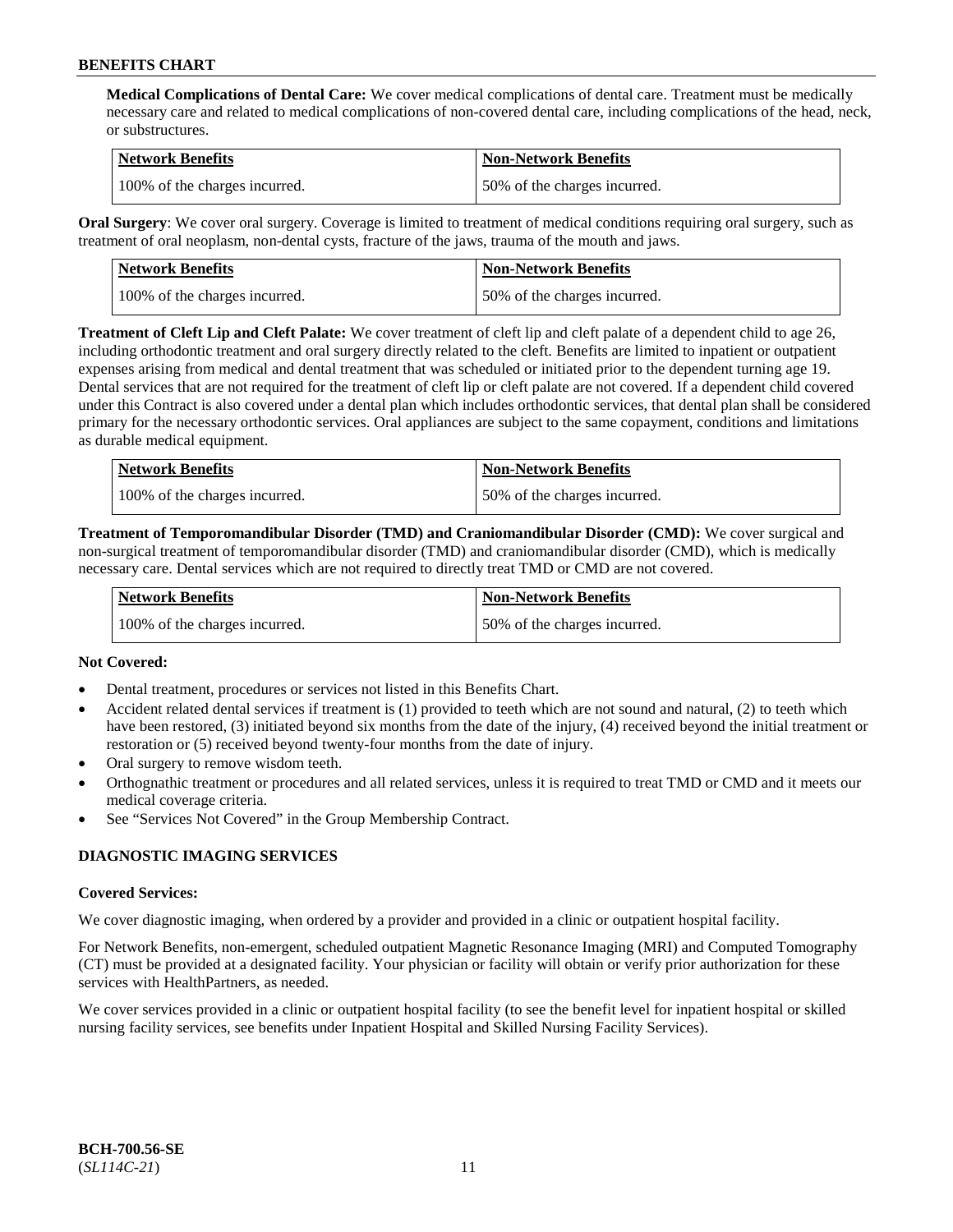## **Outpatient Magnetic Resonance Imaging (MRI) and Computed Tomography (CT)**

| <b>Network Benefits</b>       | <b>Non-Network Benefits</b>  |
|-------------------------------|------------------------------|
| 100% of the charges incurred. | 50% of the charges incurred. |

#### **All other outpatient diagnostic imaging services for illness or injury**

## **Services for illness or injury**

| <b>Network Benefits</b>       | <b>Non-Network Benefits</b>  |
|-------------------------------|------------------------------|
| 100% of the charges incurred. | 50% of the charges incurred. |

#### **Preventive services (MRI/CT procedures are not considered preventive)**

Diagnostic imaging services associated with preventive services are covered at the benefit level shown in the "Preventive Services" section of this Benefits Chart.

#### **Not Covered:**

See "Services Not Covered" in the Group Membership Contract.

## **DURABLE MEDICAL EQUIPMENT, PROSTHETICS, ORTHOTICS, AND SUPPLIES**

#### **Covered Services:**

We cover equipment and services, as described below.

We cover durable medical equipment and services, prosthetics, orthotics and supplies, subject to the limitations below, including certain disposable supplies, enteral feedings and the following diabetic supplies and equipment: glucose monitors, insulin pumps, syringes, blood and urine test strips and other diabetic supplies as deemed medically appropriate and necessary, for members with gestational, Type I or Type II diabetes.

External hearing aids (including osseointegrated or bone anchored) for members age 18 or younger who have hearing loss that is not correctable by other covered procedures. Coverage is limited to one basic, standard hearing aid for each ear every three years. A basic hearing aid is defined as a hearing device that consists of a microphone, amplifier, volume control, battery and receiver. It does not include upgrades above and beyond the functionality of a basic hearing aid, including but not limited to hearing improvements for group settings, background noise, Bluetooth/remote control functionality, or extended warranties. Charges for upgrades above the cost of a basic, standard hearing aid are not covered.

## **Diabetic supplies purchased at a pharmacy**

| <b>Network Benefits</b>       | <b>Non-Network Benefits</b>  |
|-------------------------------|------------------------------|
| 100% of the charges incurred. | 50% of the charges incurred. |

#### **Diabetic supplies purchased from a non-pharmacy provider**

| <b>Network Benefits</b>                                               | <b>Non-Network Benefits</b>  |
|-----------------------------------------------------------------------|------------------------------|
| 100% of the charges incurred if purchased from an<br>approved vendor. | 50% of the charges incurred. |

#### **Special dietary treatment for Phenylketonuria (PKU) if it meets our medical coverage criteria**

| <b>Network Benefits</b>       | <b>Non-Network Benefits</b>  |
|-------------------------------|------------------------------|
| 100% of the charges incurred. | 50% of the charges incurred. |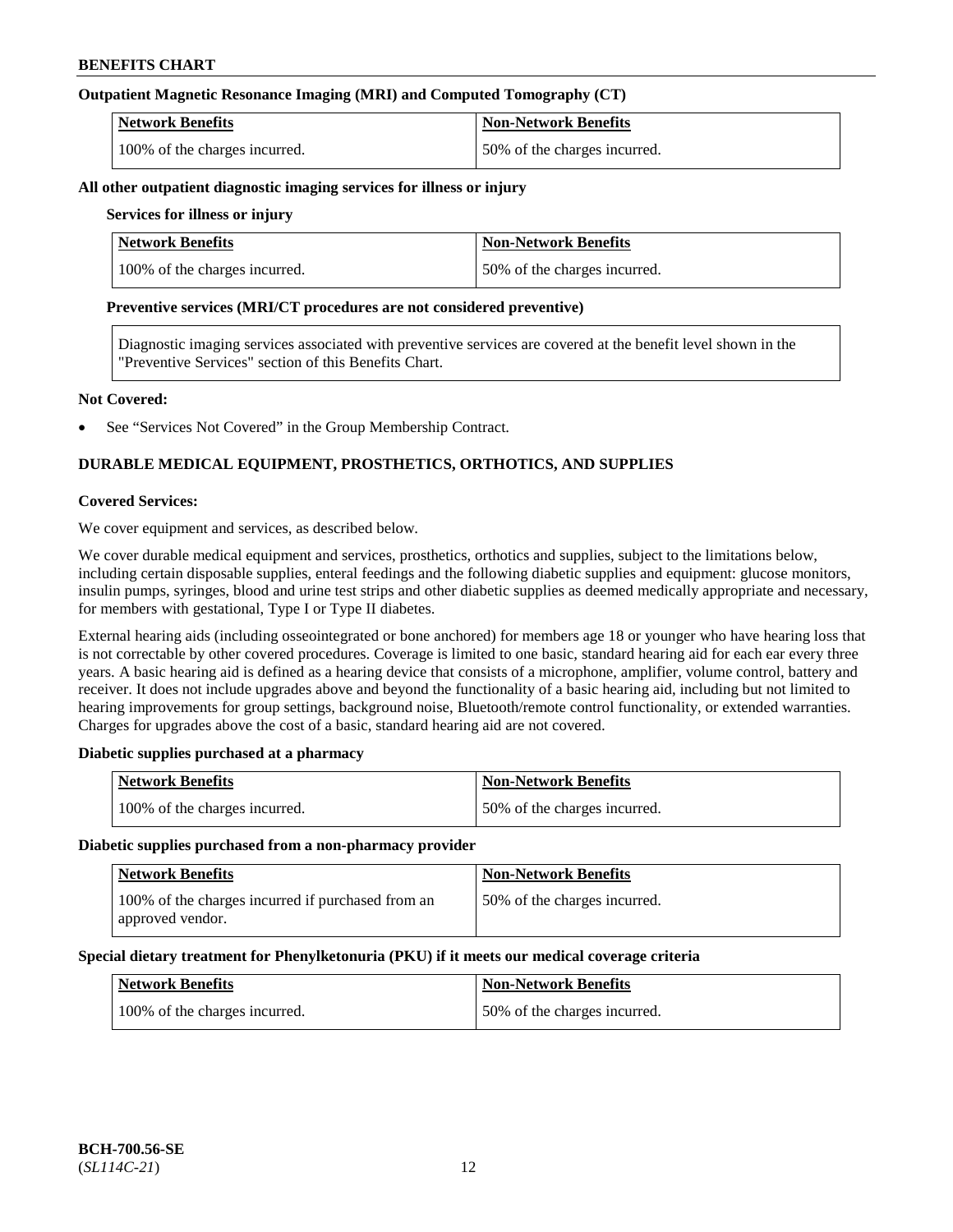#### **Oral amino acid based elemental formula if it meets our medical coverage criteria**

| Network Benefits              | Non-Network Benefits         |
|-------------------------------|------------------------------|
| 100% of the charges incurred. | 50% of the charges incurred. |

### **All other durable medical equipment, prosthetics, orthotics and supplies**

| <b>Network Benefits</b>       | <b>Non-Network Benefits</b>  |
|-------------------------------|------------------------------|
| 100% of the charges incurred. | 50% of the charges incurred. |

#### **Limitations:**

Coverage of durable medical equipment is limited by the following:

- No more than a 93-day supply of diabetic supplies are covered and dispensed at a time.
- Payment will not exceed the cost of an alternate piece of equipment or service that is effective and medically necessary.
- Wigs for hair loss resulting from alopecia areata are limited to one per calendar year.
- For prosthetic benefits, other than hair prostheses (i.e., wigs) for hair loss resulting from alopecia areata and oral appliances for cleft lip and cleft palate, payment will not exceed the cost of an alternate piece of equipment or service that is effective, medically necessary and enables members to conduct standard activities of daily living.
- We reserve the right to determine if an item will be approved for rental vs. purchase.
- We require that certain diabetic supplies and equipment be purchased at a pharmacy.
- Diabetic supplies and equipment are limited to certain models and brands.
- Durable medical equipment and supplies must be obtained from or repaired by approved vendors.
- Covered services and supplies are based on established medical policies, which are subject to periodic review and modification by the medical or dental directors. Our coverage policy for diabetic supplies includes information on our required models and brands. These medical policies (medical coverage criteria) are available by calling Member Services or logging on to your "*my*HealthPartners" account a[t healthpartners.com.](https://www.healthpartners.com/hp/index.html)

## **Not Covered:**

Items that are not eligible for coverage include, but are not limited to:

- Replacement or repair of any covered items, if the items are (i) damaged or destroyed by misuse, abuse or carelessness, (ii) lost; or (iii) stolen.
- Duplicate or similar items.
- Labor and related charges for repair of any covered items which are more than the cost of replacement by an approved vendor.
- Sales tax, mailing, delivery charges, service call charges.
- Items that are primarily educational in nature or for hygiene, vocation, comfort, convenience or recreation.
- Communication aids or devices: equipment to create, replace or augment communication abilities including, but not limited to, speech processors, receivers, communication boards, or computer or electronic assisted communication.
- Hearing aids (implantable and external, including osseointegrated or bone anchored) and their fitting, except as specifically described in this Benefits Chart. This exclusion does not apply to cochlear implants.
- Eyeglasses, contact lenses and their fitting, measurement and adjustment, except as specifically described in this Benefits Chart.
- Hair prostheses (wigs), except as specifically described in this Benefits Chart.
- Household equipment which primarily has customary uses other than medical, such as, but not limited to, exercise cycles, air purifiers, central or unit air conditioners, water purifiers, non-allergenic pillows, mattresses or waterbeds.
- Household fixtures including, but not limited to, escalators or elevators, ramps, swimming pools and saunas.
- Modifications to the structure of the home including, but not limited to, wiring, plumbing or charges for installation of equipment.
- Vehicle, car or van modifications including, but not limited to, hand brakes, hydraulic lifts and car carrier.
- Rental equipment while owned equipment is being repaired by non-contracted vendors, beyond one month rental of medically necessary equipment.
- Other equipment and supplies, including but not limited to assistive devices, that we determine are not eligible for coverage.
- See "Services Not Covered" in the Group Membership Contract.

**BCH-700.56-SE** (*SL114C-21*) 13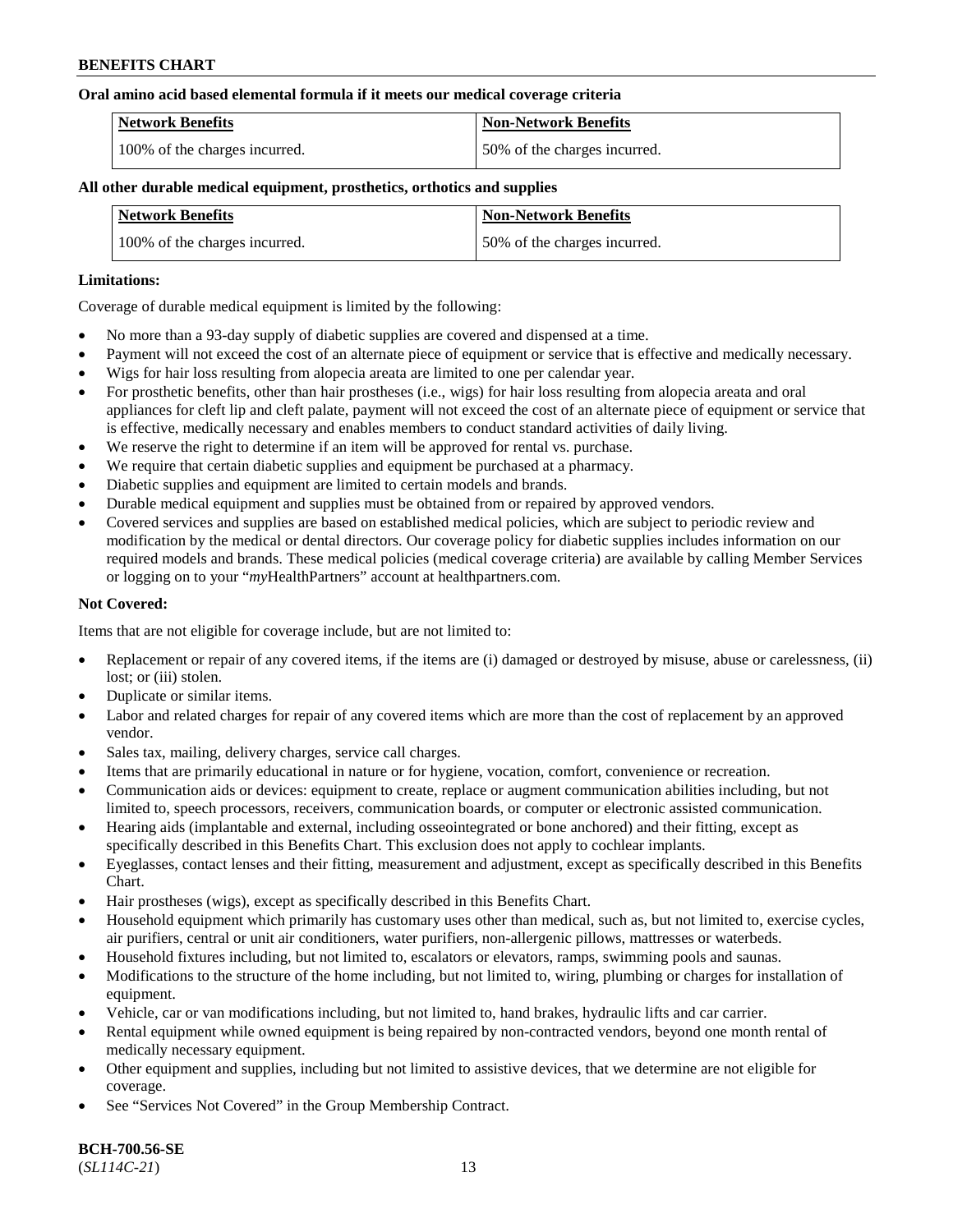## **EMERGENCY AND URGENTLY NEEDED CARE SERVICES**

#### **Covered Services:**

We cover services for emergency care and urgently needed care if the services are otherwise eligible for coverage under this Benefits Chart.

**Urgently Needed Care.** These are services to treat an unforeseen illness or injury, which are required in order to prevent a serious deterioration in your health, and which cannot be delayed until the next available clinic or office hours.

#### **Urgently Needed care at clinics**

| <b>Network Benefits</b>       | <b>Non-Network Benefits</b> |
|-------------------------------|-----------------------------|
| 100% of the charges incurred. | See Network Benefits.       |

**Emergency Care.** These are services to treat: (1) the sudden, unexpected onset of illness or injury which, if left untreated or unattended until the next available clinic or office hours, would result in hospitalization, or (2) a condition requiring professional health services immediately necessary to preserve life or stabilize health.

When reviewing claims for coverage of emergency services, our medical director will take into consideration a reasonable layperson's belief that the circumstances required immediate medical care that could not wait until the next working day or next available clinic appointment. Emergency care also includes an immediate response service available on a 24-hour, sevenday-a-week basis for each child, or person, having a psychiatric crisis, a mental health crisis, or a mental health emergency.

#### **Emergency care in a hospital emergency room, including professional services of a physician**

| <b>Network Benefits</b>       | Non-Network Benefits    |
|-------------------------------|-------------------------|
| 100% of the charges incurred. | l See Network Benefits. |

#### **Inpatient emergency care in a hospital**

| Network Benefits              | Non-Network Benefits  |
|-------------------------------|-----------------------|
| 100% of the charges incurred. | See Network Benefits. |

### **Not Covered:**

See "Services Not Covered" in the Group Membership Contract.

## **GENE THERAPY**

## **Covered Services:**

We cover gene therapy treatment that meets our current medical coverage criteria.

| <b>Network Benefits</b>                                                                                                                                                                                 | <b>Non-Network Benefits</b> |
|---------------------------------------------------------------------------------------------------------------------------------------------------------------------------------------------------------|-----------------------------|
| Coverage level is same as corresponding Network<br>Benefit, depending on type of service provided, such as<br>Office Visits for Illness or Injury, Inpatient or<br><b>Outpatient Hospital Services.</b> | No Coverage.                |

#### **Limitations:**

- Gene therapy must be provided by a designated provider.
- Specific types of gene therapy are limited to therapies and conditions specified in our medical coverage criteria.

## **Not Covered:**

See "Services Not Covered" in the Group Membership Contract.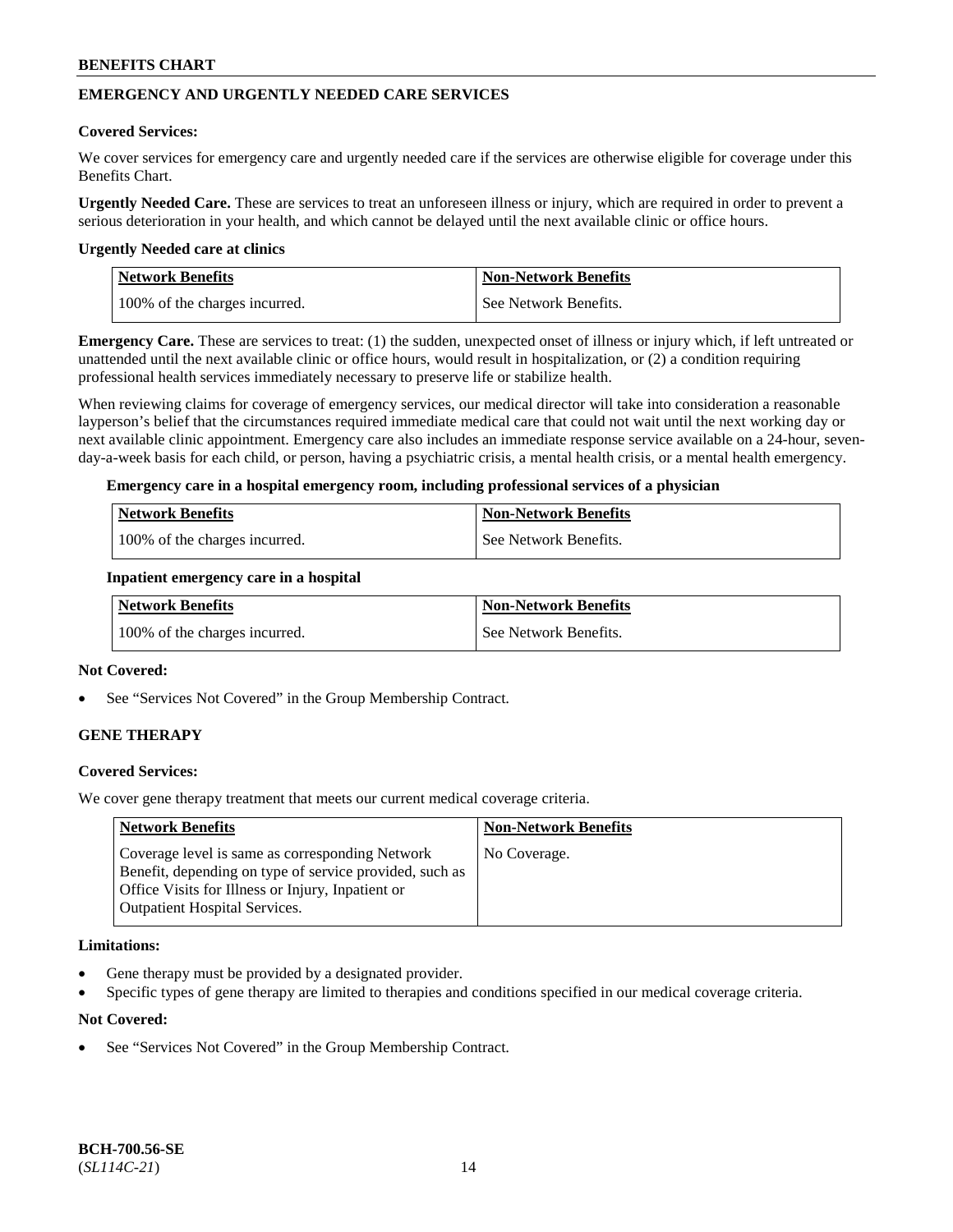## **HEALTH EDUCATION**

## **Covered Services:**

We cover education for preventive services and education for the management of chronic health problems (such as diabetes).

| Network Benefits                                            | <b>Non-Network Benefits</b>   |
|-------------------------------------------------------------|-------------------------------|
| 100% of the charges incurred.<br>Deductible does not apply. | 150% of the charges incurred. |

## **Not Covered:**

See "Services Not Covered" in the Group Membership Contract.

## **HOME-BASED COMPREHENSIVE HEALTH RISK ASSESSMENT**

## **Covered Services:**

If you meet our criteria for coverage, you may qualify for our home-based comprehensive health risk assessment program. The program covers a health assessment with a designated nurse practitioner.

| Network Benefits                                            | <b>Non-Network Benefits</b> |
|-------------------------------------------------------------|-----------------------------|
| 100% of the charges incurred.<br>Deductible does not apply. | No Coverage.                |

## **Not Covered:**

See "Services Not Covered" in the Group Membership Contract.

## **HOME HEALTH SERVICES**

## **Covered Services:**

We cover skilled nursing services, physical therapy, occupational therapy, speech therapy, respiratory therapy and other therapeutic services, non-routine prenatal and postnatal services, routine postnatal well child visits (as described in the Medical Coverage Criteria), phototherapy services for newborns, home health aide services and other eligible home health services when provided in your home, if you are homebound (i.e., unable to leave home without considerable effort due to a medical condition. Lack of transportation does not constitute homebound status). For phototherapy services for newborns and high risk pre-natal services, supplies and equipment are included.

We cover total parenteral nutrition/intravenous ("TPN/IV") therapy, equipment, supplies and drugs in connection with IV therapy. IV line care kits are covered under Durable Medical Equipment.

You do not need to be homebound to receive total parenteral nutrition/intravenous ("TPN/IV") therapy.

We cover palliative care benefits. Palliative care includes symptom management, education and establishing goals of care. We waive the requirement that you be homebound for a limited number of home visits for palliative care (as shown in the Benefits Chart), if you have a life-threatening, non-curable condition which has a prognosis of survival of two years or less. Additional palliative care visits are eligible under the home health services benefit if you are homebound and meet all other requirements defined in this section.

Home health services are eligible and covered only when:

- medically necessary; and
- provided as rehabilitative care, terminal care or maternity care; and
- ordered by a physician, and included in the written home care plan.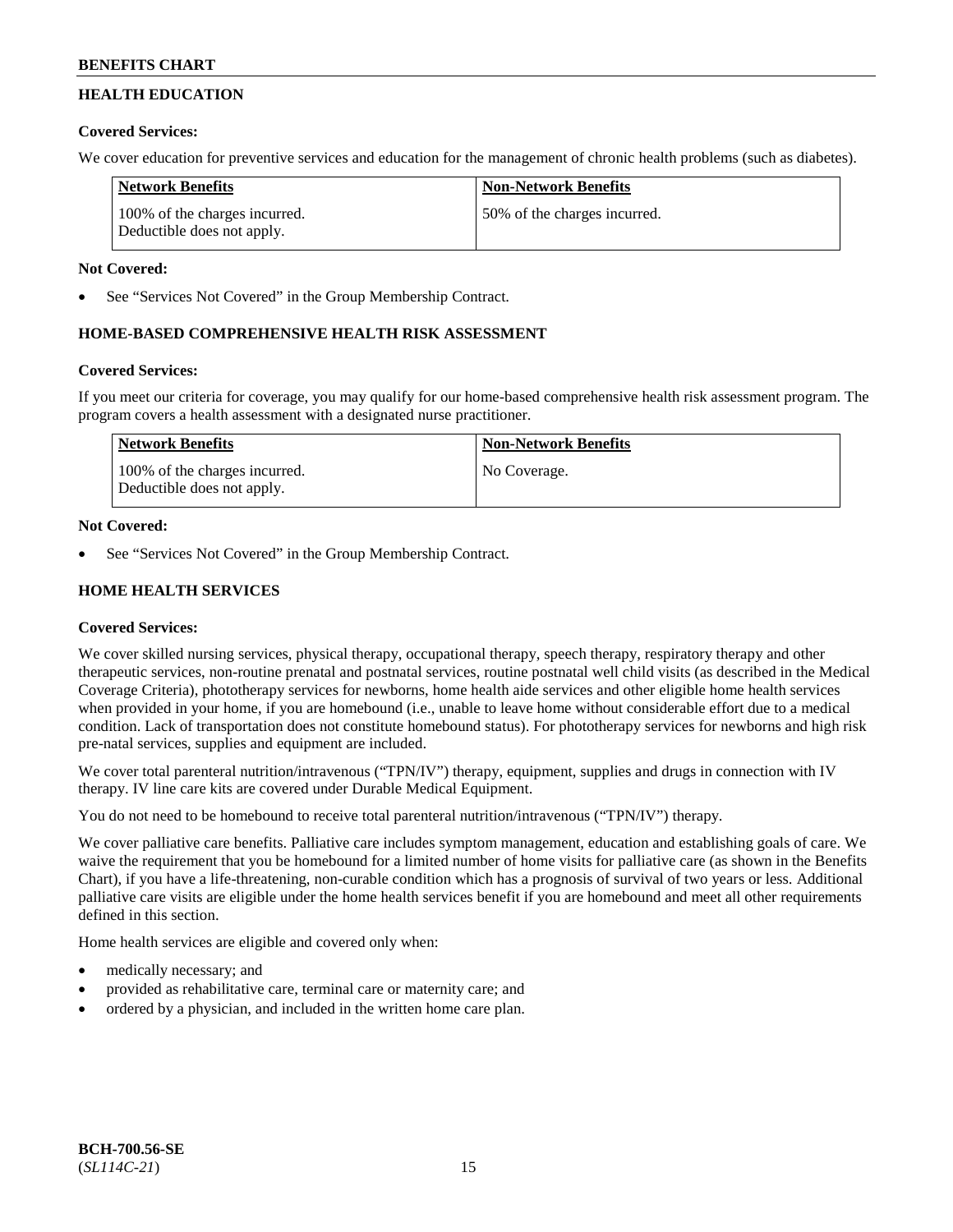**Physical therapy, occupational therapy, speech therapy, respiratory therapy, home health aide services and palliative care**

| <b>Network Benefits</b>       | <b>Non-Network Benefits</b>  |
|-------------------------------|------------------------------|
| 100% of the charges incurred. | 50% of the charges incurred. |

## **TPN/IV therapy, skilled nursing services, non-routine prenatal/postnatal services, and phototherapy**

| <b>Network Benefits</b>       | <b>Non-Network Benefits</b>  |
|-------------------------------|------------------------------|
| 100% of the charges incurred. | 50% of the charges incurred. |

Each 24-hour visit (or shifts of up to 24-hour visits) equals one visit and counts toward the Maximum visits for all other services shown below. Any visit that lasts less than 24 hours, regardless of the length of the visit, will count as one visit toward the Maximum visits for all other services shown below. All visits must be medically necessary and benefit eligible.

#### **Routine postnatal well child visits**

| <b>Network Benefits</b>                                     | <b>Non-Network Benefits</b>  |
|-------------------------------------------------------------|------------------------------|
| 100% of the charges incurred.<br>Deductible does not apply. | 50% of the charges incurred. |

#### **Maximum visits for palliative care**

If you are eligible to receive palliative care in the home and you are not homebound, there is a maximum of 12 visits per calendar year.

#### **Maximum visits for all other services**

| <b>Network Benefits</b>       | <b>Non-Network Benefits</b>  |
|-------------------------------|------------------------------|
| 120 visits per calendar year. | 60 visits per calendar year. |

Each visit provided under the Network Benefits and Non-Network Benefits counts toward the maximums shown under all Maximum visits sections. The routine postnatal well child visit does not count toward the visit limit.

## **Limitations:**

- Home health services are not provided as a substitute for a primary caregiver in the home or as relief (respite) for a primary caregiver in the home. We will not reimburse family members or residents in your home for the above services.
- A service shall not be considered a skilled nursing service merely because it is performed by, or under the direct supervision of, a licensed nurse. Where a service (such as tracheotomy suctioning or ventilator monitoring) or like services, can be safely and effectively performed by a non-medical person (or self-administered), without the direct supervision of a licensed nurse, the service shall not be regarded as a skilled nursing service, whether or not a skilled nurse actually provides the service. The unavailability of a competent person to provide a non-skilled service shall not make it a skilled service when a skilled nurse provides it. Only the skilled nursing component of so-called "blended" services (i.e. services which include skilled and non-skilled components) are covered under this Benefits Chart.

#### **Not Covered:**

- Financial or legal counseling services.
- Housekeeping or meal services in your home.
- Private duty nursing services. This exclusion does not apply if covered person is also covered under Medical Assistance under 256B.0625, subdivision 7, with the exception of section 256B.0654 subdivision 4.
- Services provided by a family member or enrollee, or a resident in the enrollee's home.
- Vocational rehabilitation and recreational or educational therapy. Recreation therapy is therapy provided solely for the purpose of recreation, including but not limited to: (a) requests for physical therapy or occupational therapy to improve athletic ability, and (b) braces or guards to prevent sports injuries.
- See "Services Not Covered" in the Group Membership Contract.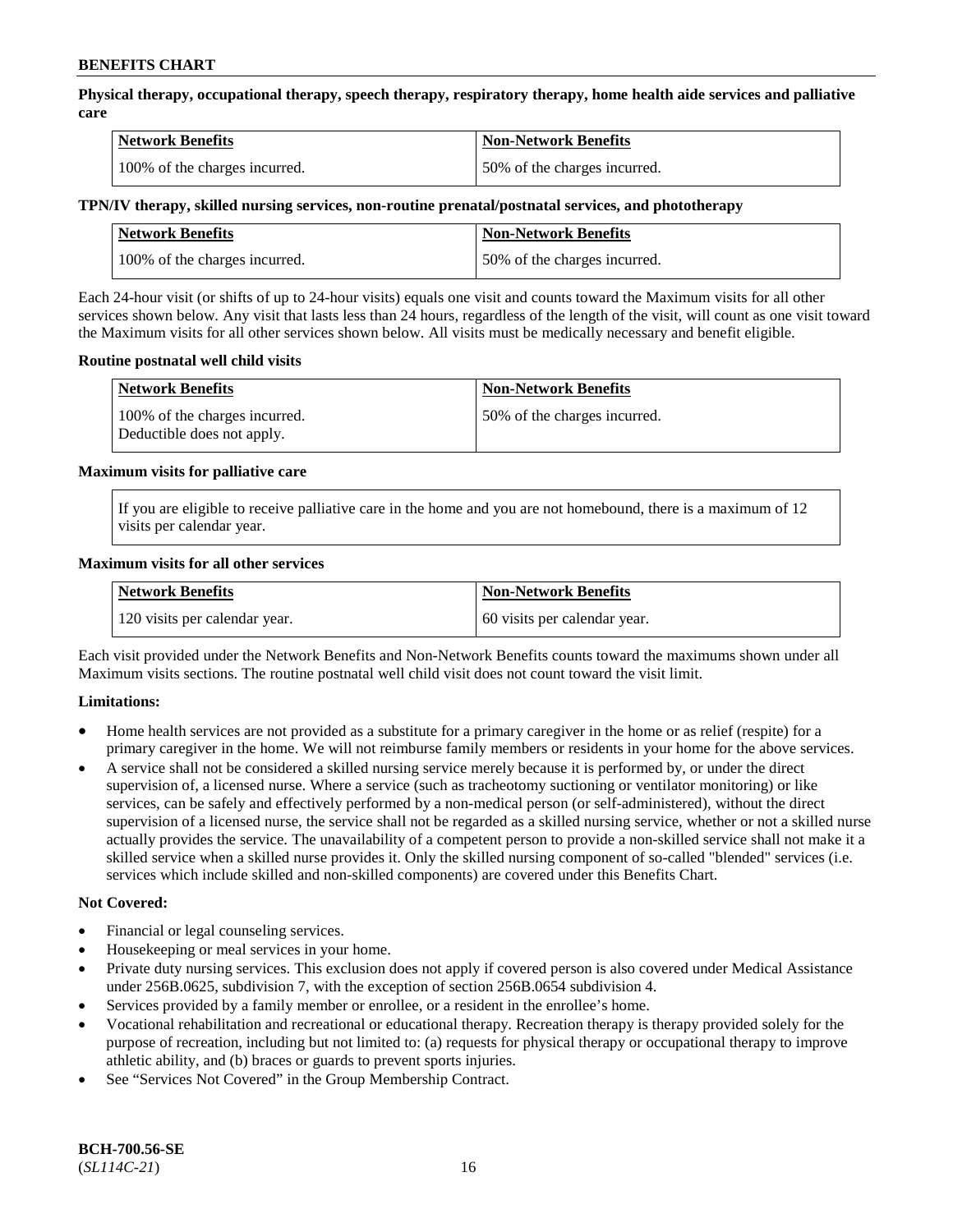## **HOME HOSPICE SERVICES**

### **Applicable Definitions:**

**Part-time.** This is up to two hours of service per day, more than two hours is considered continuous care.

**Continuous Care.** This is from two to twelve hours of service per day provided by a registered nurse, licensed practical nurse, or home health aide, during a period of crisis in order to maintain a terminally ill patient at home.

**Appropriate Facility.** This is a nursing home, hospice residence, or other inpatient facility.

**Custodial Care Related to Hospice Services.** This means providing assistance in the activities of daily living and the care needed by a terminally ill patient which can be provided by primary caregiver (i.e., family member or friend) who is responsible for the patient's home care.

## **Covered Services:**

**Home Hospice Program.** We cover the services described below if you are terminally ill and accepted as a home hospice program participant. You must meet the eligibility requirements of the program, and elect to receive services through the home hospice program. The services will be provided in your home, with inpatient care available when medically necessary as described below. If you elect to receive hospice services, you do so in lieu of curative treatment for your terminal illness for the period you are enrolled in the home hospice program.

**Eligibility:** In order to be eligible to be enrolled in the home hospice program, you must: (1) be a terminally ill patient (prognosis of six months or less); (2) have chosen a palliative treatment focus (i.e., emphasizing comfort and supportive services rather than treatment attempting to cure the disease or condition); and (3) continue to meet the terminally ill prognosis as reviewed by our medical director or his or her designee over the course of care. You may withdraw from the home hospice program at any time.

**Eligible Services:** Hospice services include the following services provided in accordance with an approved hospice treatment plan.

- Home Health Services:
	- o Part-time care provided in your home by an interdisciplinary hospice team (which may include a physician, nurse, social worker, and spiritual counselor) and medically necessary home health services are covered.
	- o One or more periods of continuous care in your home or in a setting which provides day care for pain or symptom management, when medically necessary, will be covered.
- Inpatient Services: We cover medically necessary inpatient services.
- Other Services:
	- o Respite care is covered for care in your home or in an appropriate facility, to give your primary caregivers (i.e., family members or friends) rest and/or relief when necessary in order to maintain a terminally ill patient at home.
	- o Medically necessary medications for pain and symptom management.
	- o Semi-electric hospital beds and other durable medical equipment are covered.
	- o Emergency and non-emergency care is covered.

| <b>Network Benefits</b>       | <b>Non-Network Benefits</b>  |
|-------------------------------|------------------------------|
| 100% of the charges incurred. | 50% of the charges incurred. |

Respite care is limited to 5 days per episode, and respite care and continuous care combined are limited to 30 days.

## **Not Covered:**

- Financial or legal counseling services.
- Housekeeping or meal services in your home.
- Custodial or maintenance care related to hospice services, whether provided in the home or in a nursing home.
- Any service not specifically described as covered services under this home hospice services benefits.
- Any services provided by members of your family or residents in your home.
- See "Services Not Covered" in the Group Membership Contract.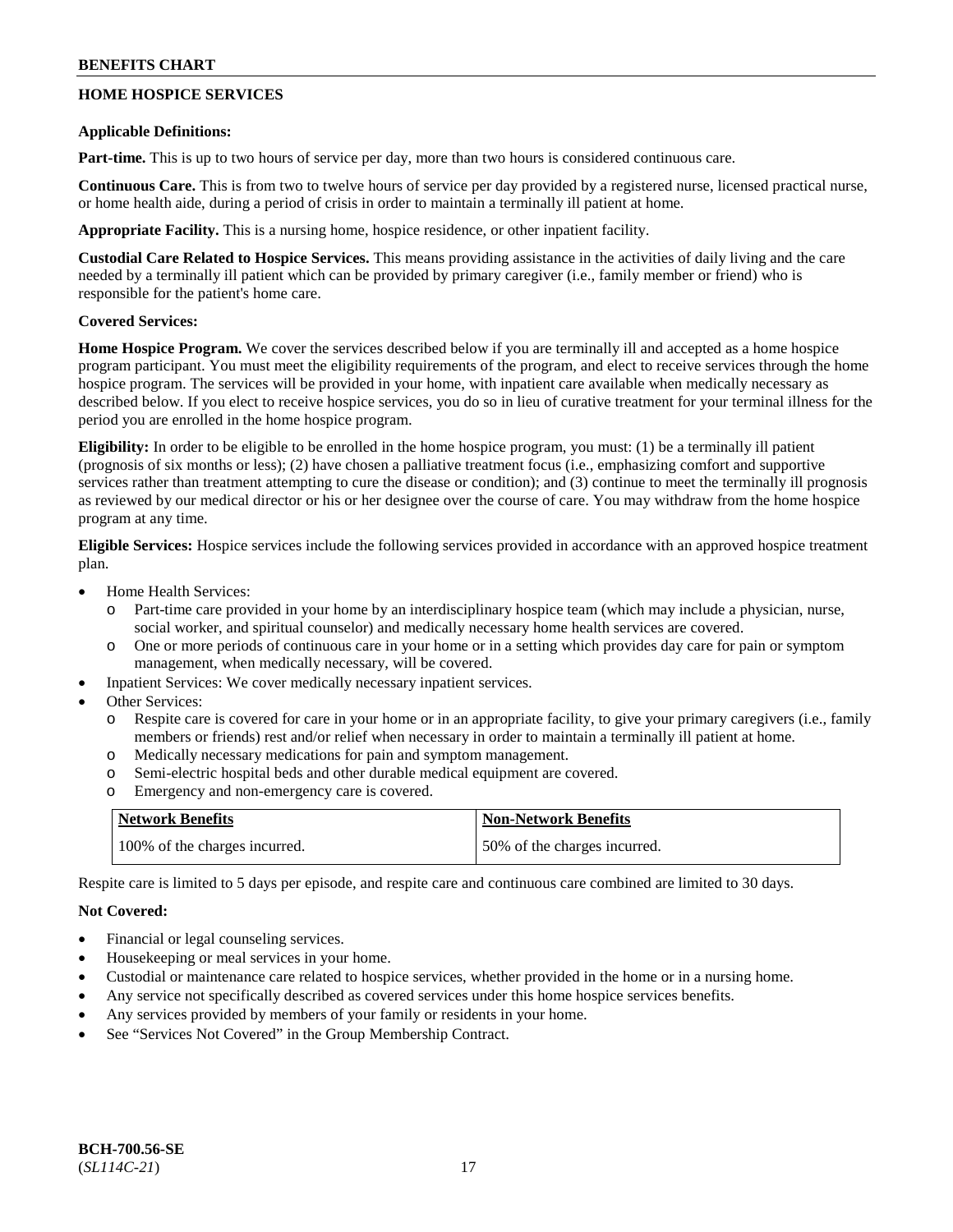## **HOSPITAL AND SKILLED NURSING FACILITY SERVICES**

## **Covered Services:**

We cover services as described below.

### **Medical or Surgical Hospital Services**

**Inpatient Hospital Services:** We cover the following medical or surgical services, for the treatment of acute illness or injury, which require the level of care only provided in an acute care facility. These services must be authorized by a physician.

Inpatient hospital services include: room and board; the use of operating or maternity delivery rooms; intensive care facilities; newborn nursery facilities; general nursing care, anesthesia, laboratory and diagnostic imaging services, radiation therapy, physical therapy, prescription drugs or other medications administered during treatment, blood and blood products (unless replaced), and blood derivatives, and other diagnostic or treatment related hospital services; physician and other professional medical and surgical services provided while in the hospital, including gender reassignment surgery that meets medical coverage criteria.

We cover up to 120 hours of services provided by a private duty nurse or personal care assistant who has provided home care services to a ventilator-dependent patient, solely for the purpose of assuring adequate training of the hospital staff to communicate with that patient.

Services for items for personal convenience, such as television rental, are not covered.

We cover, following a vaginal delivery, a minimum of 48 hours of inpatient care for the mother and newborn child. We cover, following a caesarean section delivery, a minimum of 96 hours of inpatient care for the mother and newborn child. If the duration of inpatient care is less than these minimums, we also cover a minimum of one home visit by a registered nurse for post-delivery care, within four days of discharge of the mother and newborn child. Services provided by the registered nurse include, but are not limited to, parent education, assistance and training in breast and bottle feeding, and conducting any necessary and appropriate clinical tests. We shall not provide any compensation or other non-medical remuneration to encourage a mother and newborn to leave inpatient care before the duration minimums specified.

Group health plans and health insurance issuers generally may not, under Federal law, restrict benefits for any hospital length of stay in connection with childbirth for the mother of newborn child to less than 48 hours following a vaginal delivery, or less than 96 hours following a caesarean section. However, Federal law generally does not prohibit the mother's or newborn's attending provider, after consulting with the mother, from discharging the mother or her newborn earlier than 48 hours (or 96 hours as applicable). In any case plans and issuers may not, under Federal law, require that a provider obtain authorization from the plan or the insurance issuer for prescribing a length of stay not in excess of 48 hours (or 96 hours).

| <b>Network Benefits</b>       | Non-Network Benefits         |
|-------------------------------|------------------------------|
| 100% of the charges incurred. | 50% of the charges incurred. |

Each member's admission or confinement, including that of a newborn child, is separate and distinct from the admission or confinement of any other member.

**Outpatient Hospital, Ambulatory Care or Surgical Facility Services:** We cover the following medical and surgical services, for diagnosis or treatment of illness or injury on an outpatient basis. These services must be authorized by a physician.

Outpatient services include: use of operating rooms, maternity delivery rooms or other outpatient departments, rooms or facilities; and the following outpatient services: general nursing care, anesthesia, laboratory and diagnostic imaging services, radiation therapy, physical therapy, drugs administered during treatment, blood and blood products (unless replaced), and blood derivatives, and other diagnostic or treatment related outpatient services; physician and other professional medical and surgical services provided while an outpatient, including gender reassignment surgery that meets medical coverage criteria.

For Network Benefits, non-emergent, scheduled outpatient Magnetic Resonance Imaging (MRI) and Computed Tomography (CT) must be provided at a designated facility. Your physician and facility will obtain or verify authorization for these services with HealthPartners, as needed.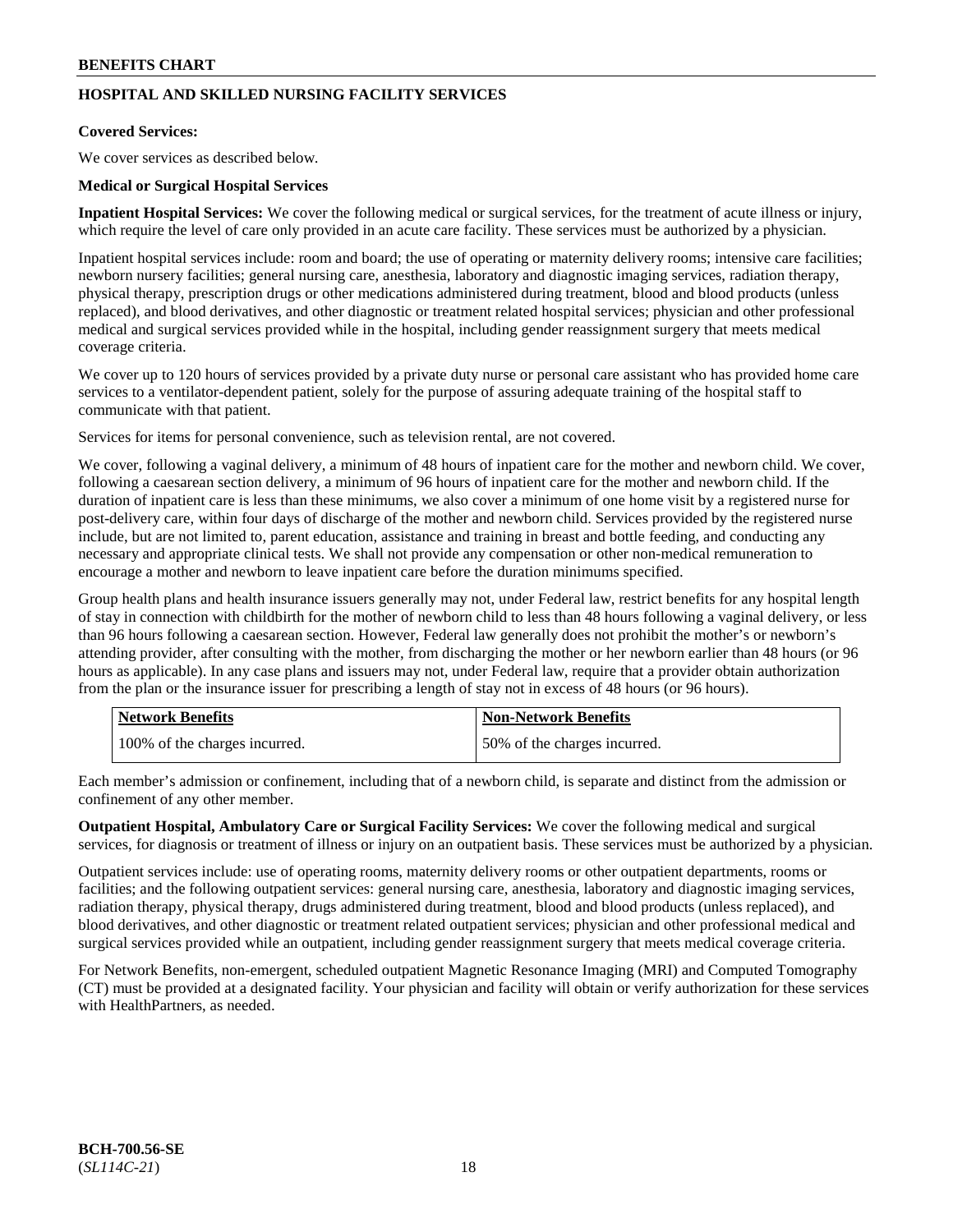To see the benefit level for diagnostic imaging services, laboratory services and physical therapy, see benefits under Diagnostic Imaging Services, Laboratory Services and Physical Therapy in this Benefits Chart.

| <b>Network Benefits</b>       | Non-Network Benefits         |
|-------------------------------|------------------------------|
| 100% of the charges incurred. | 50% of the charges incurred. |

## **Skilled Nursing Facility Care**

We cover room and board, daily skilled nursing and related ancillary services for post-acute treatment and rehabilitative care of illness or injury that meets medical coverage criteria.

| Network Benefits                              | <b>Non-Network Benefits</b>                   |
|-----------------------------------------------|-----------------------------------------------|
| 100\% of the charges incurred.                | 50% of the charges incurred.                  |
| Limited to 120 day maximum per calendar year. | Limited to 120 day maximum per calendar year. |

Each day of services provided under the Network Benefits and Non-Network Benefits combined, counts toward the maximums shown above.

#### **Not Covered:**

- Services for items for personal convenience, such as television rental.
- See "Services Not Covered" in the Group Membership Contract.

## **INFERTILITY SERVICES**

#### **Covered Services:**

We cover the diagnosis of infertility. These services include diagnostic procedures and tests provided in connection with an infertility evaluation, office visits and consultations to diagnose infertility.

| Network Benefits              | <b>Non-Network Benefits</b>  |
|-------------------------------|------------------------------|
| 100% of the charges incurred. | 50% of the charges incurred. |

Coverage is limited to office visits and consultations to diagnose infertility. Treatment is not covered.

## **Not Covered:**

- Treatment of infertility, including but not limited to, office visits, laboratory and diagnostic imaging services and drugs for the treatment of infertility; assisted reproduction, including, but not limited to gamete intrafallopian tube transfer (GIFT), zygote intrafallopian tube transfer (ZIFT) intracytoplasmic sperm injection (ICSI), and/or in-vitro fertilization (IVF), and all charges associated with such procedures; reversal of sterilization; artificial insemination; and sperm, ova or embryo acquisition, retrieval or storage; however, we do cover office visits and consultations to diagnose infertility.
- Services related to the establishment of surrogate pregnancy and fees for a surrogate.
- See "Services Not Covered" in the Group Membership Contract.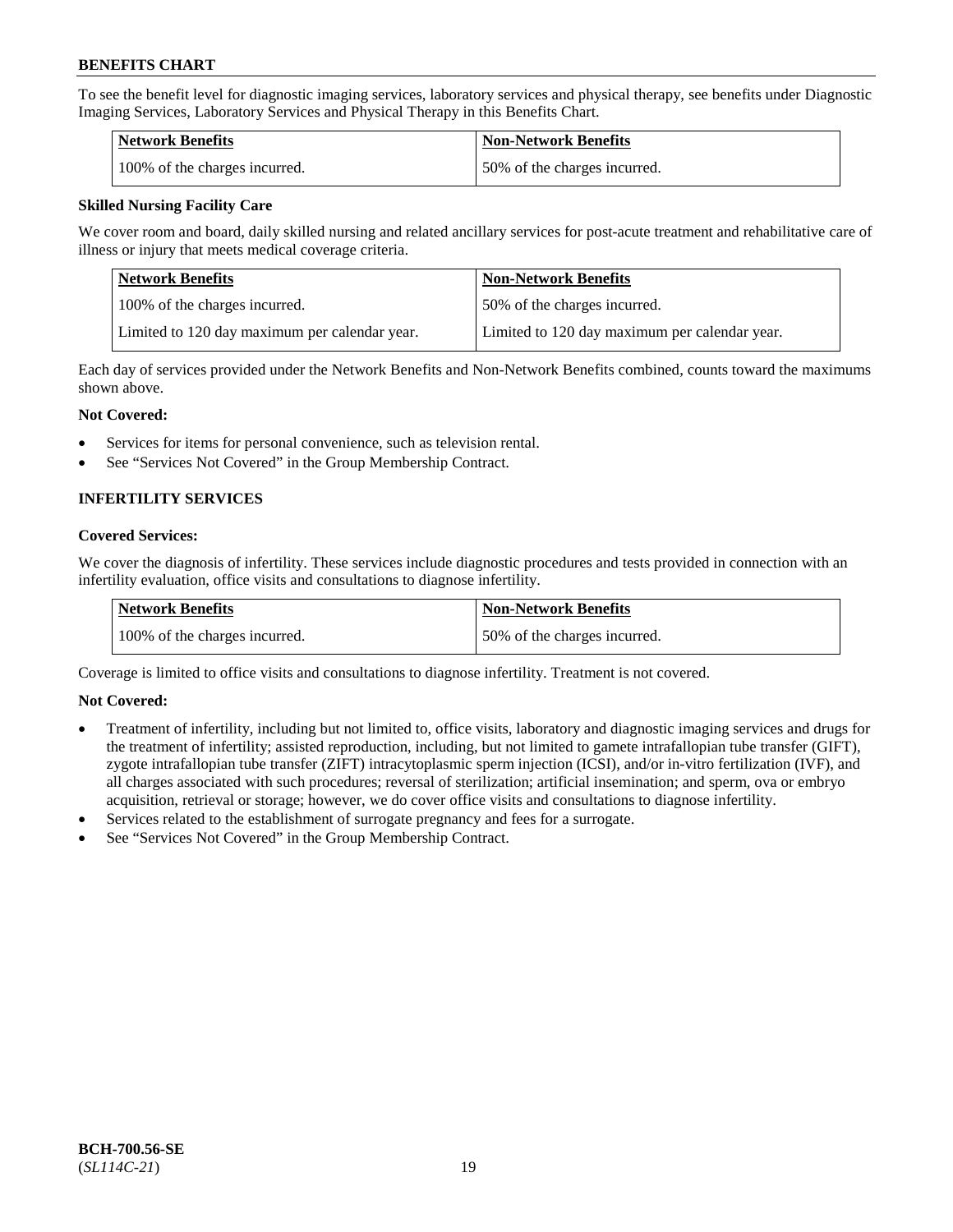## **LABORATORY SERVICES**

## **Covered Services:**

We cover laboratory tests when ordered by a provider and provided in a clinic or outpatient hospital facility.

To see the benefit level for inpatient hospital or skilled nursing facility services, see benefits under Inpatient Hospital and Skilled Nursing Facility Services in this Benefits Chart.

**Prostate-specific antigen (PSA) test coverage.** We cover prostate cancer screening for men 40 years of age or over who are symptomatic or in a high-risk category and for all men 50 years of age or older. Coverage includes a prostate-specific antigen blood test and a digital rectal examination.

| <b>Network Benefits</b>       | <b>Non-Network Benefits</b>  |
|-------------------------------|------------------------------|
| 100% of the charges incurred. | 50% of the charges incurred. |

#### **All other laboratory services**

#### **Services for illness or injury**

| <b>Network Benefits</b>       | <b>Non-Network Benefits</b>  |
|-------------------------------|------------------------------|
| 100% of the charges incurred. | 50% of the charges incurred. |

## **Preventive Services**

Laboratory services associated with preventive services are covered at the benefit level shown in the "Preventive Services" section of this Benefits Chart.

#### **Not Covered:**

See "Services Not Covered" in the Group Membership Contract.

## **LYME DISEASE SERVICES**

## **Covered Services:**

We cover services for the treatment of Lyme disease.

| <b>Network Benefits</b>                                | <b>Non-Network Benefits</b>                                  |
|--------------------------------------------------------|--------------------------------------------------------------|
| Coverage level is same as corresponding Network        | Coverage level is same as corresponding Non-Network          |
| Benefit, depending on type of service provided such as | Benefit, depending on type of service provided, such as      |
| Office Visits for Illness or Injury, Inpatient or      | Office Visits for Illness or Injury, Inpatient or Outpatient |
| <b>Outpatient Hospital Services.</b>                   | Hospital Services.                                           |

## **Not Covered:**

See "Services Not Covered" in the Group Membership Contract.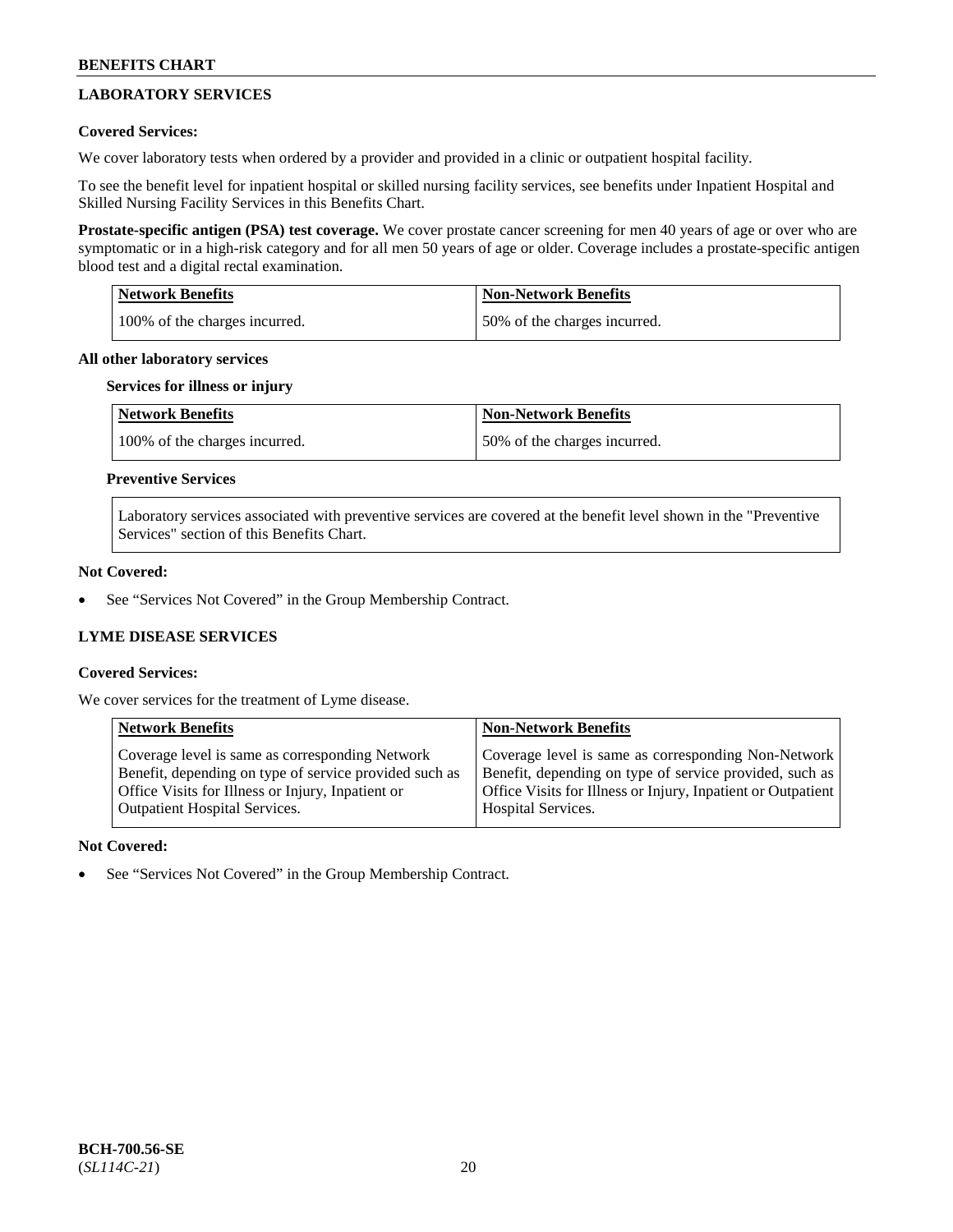## **MASTECTOMY RECONSTRUCTION BENEFIT**

## **Covered Services:**

We cover reconstruction of the breast on which the mastectomy has been performed; surgery and reconstruction of the other breast to produce symmetrical appearance, and prostheses and physical complications of all stages of mastectomy, including lymphedemas.

| <b>Network Benefits</b>                                 | <b>Non-Network Benefits</b>                             |
|---------------------------------------------------------|---------------------------------------------------------|
| Coverage level is same as corresponding Network         | Coverage level is same as corresponding Non-Network     |
| Benefit, depending on type of service provided, such as | Benefit, depending on type of service provided, such as |
| Office Visits for Illness or Injury, Inpatient or       | Office Visits for Illness or Injury, Inpatient or       |
| <b>Outpatient Hospital Services.</b>                    | <b>Outpatient Hospital Services.</b>                    |

## **Not Covered:**

See "Services Not Covered" in the Group Membership Contract.

## **MEDICATION THERAPY DISEASE MANAGEMENT PROGRAM**

## **Covered Services:**

If you meet our criteria for coverage, you may qualify for our Medication Therapy Disease Management Program.

The program covers consultations with a designated pharmacist.

Covered services are based on established medical policies, which are subject to periodic review and modification by the medical directors. These medical policies (medical coverage criteria) are available online at [healthpartners.com](https://www.healthpartners.com/hp/index.html) or by calling Member Services.

| Network Benefits                                            | <b>Non-Network Benefits</b> |
|-------------------------------------------------------------|-----------------------------|
| 100% of the charges incurred.<br>Deductible does not apply. | No Coverage.                |

## **Not Covered:**

See "Services Not Covered" in the Group Membership Contract.

## **OFFICE VISITS FOR ILLNESS OR INJURY**

## **Covered Services:**

We cover the following when medically necessary: professional medical and surgical services and related supplies, including biofeedback, of physicians and other health care providers; blood and blood products (unless replaced) and blood derivatives.

We cover diagnosis and treatment of illness or injury to the eyes. Where contact or eyeglass lenses are prescribed as medically necessary for the post-operative treatment of cataracts or for the treatment of aphakia, or keratoconus, we cover the initial evaluation, lenses and fitting. Members must pay for lens replacement beyond the initial pair.

We also provide coverage for the initial physical evaluation of a child if it is ordered by a Minnesota juvenile court.

## **Office Visits**

| <b>Network Benefits</b>       | <b>Non-Network Benefits</b>  |
|-------------------------------|------------------------------|
| 100% of the charges incurred. | 50% of the charges incurred. |

**Convenience clinics**

| Network Benefits              | <b>Non-Network Benefits</b>  |
|-------------------------------|------------------------------|
| 100% of the charges incurred. | 50% of the charges incurred. |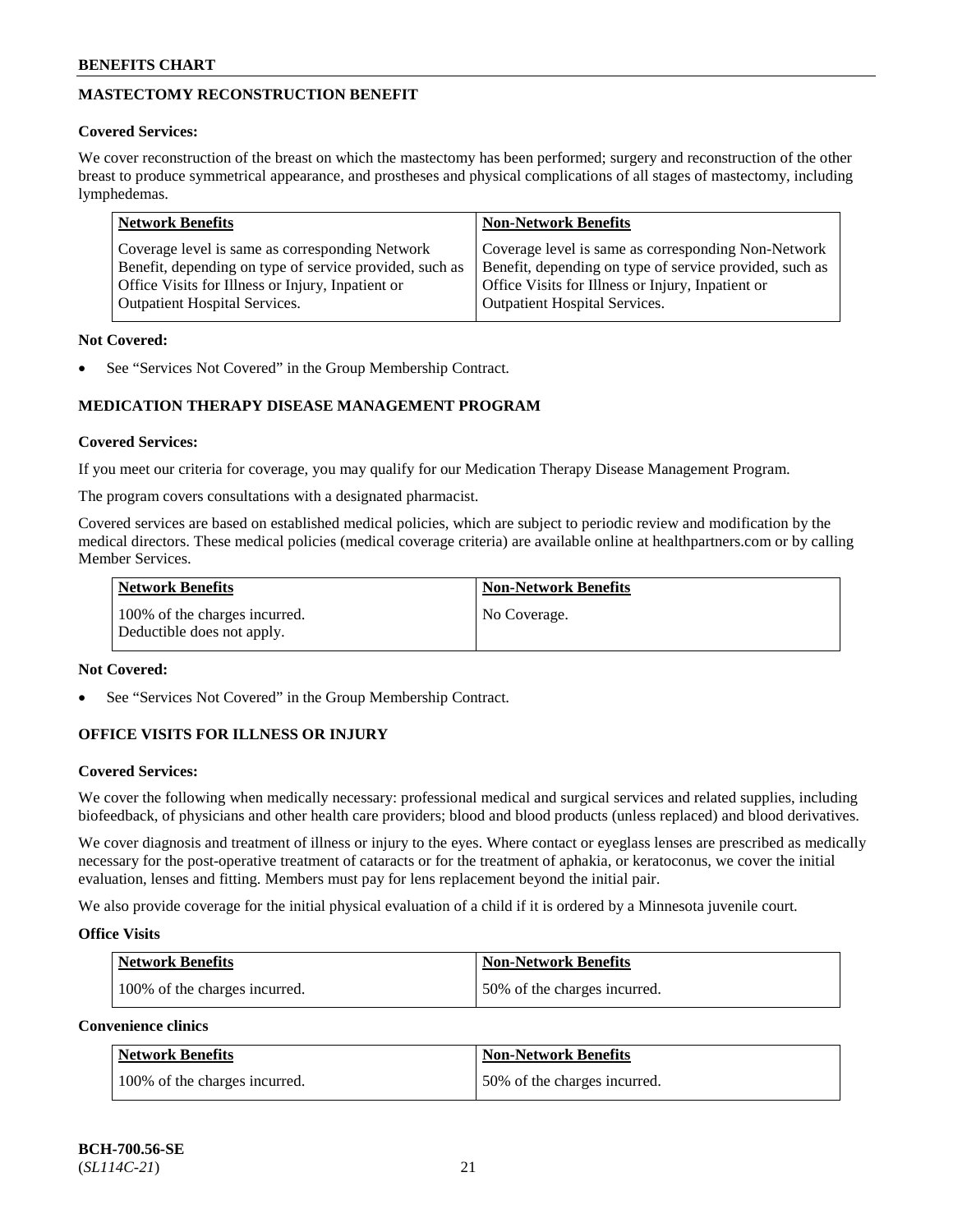#### **Scheduled telephone visits**

| <b>Network Benefits</b>       | Non-Network Benefits         |
|-------------------------------|------------------------------|
| 100% of the charges incurred. | 50% of the charges incurred. |

#### **E-visits**

## **Access to online care through virtuwell at [virtuwell.com](https://www.virtuwell.com/)**

| <b>Network Benefits</b>       | Non-Network Benefits |
|-------------------------------|----------------------|
| 100% of the charges incurred. | Not Applicable.      |

#### **All other E-visits**

| Network Benefits              | <b>Non-Network Benefits</b>  |
|-------------------------------|------------------------------|
| 100% of the charges incurred. | 50% of the charges incurred. |

## **Injections administered in a physician's office, other than immunizations**

### **Allergy injections**

| <b>Network Benefits</b>       | <b>Non-Network Benefits</b>  |
|-------------------------------|------------------------------|
| 100% of the charges incurred. | 50% of the charges incurred. |

### **All other injections**

| <b>Network Benefits</b>       | <b>Non-Network Benefits</b>  |
|-------------------------------|------------------------------|
| 100% of the charges incurred. | 50% of the charges incurred. |

#### **Not Covered:**

- Court ordered treatment, except as described in this Benefits Chart under "Mental Health Services" and "Office Visits for Illness or Injury" or as otherwise required by law.
- See "Services Not Covered" in the Group Membership Contract.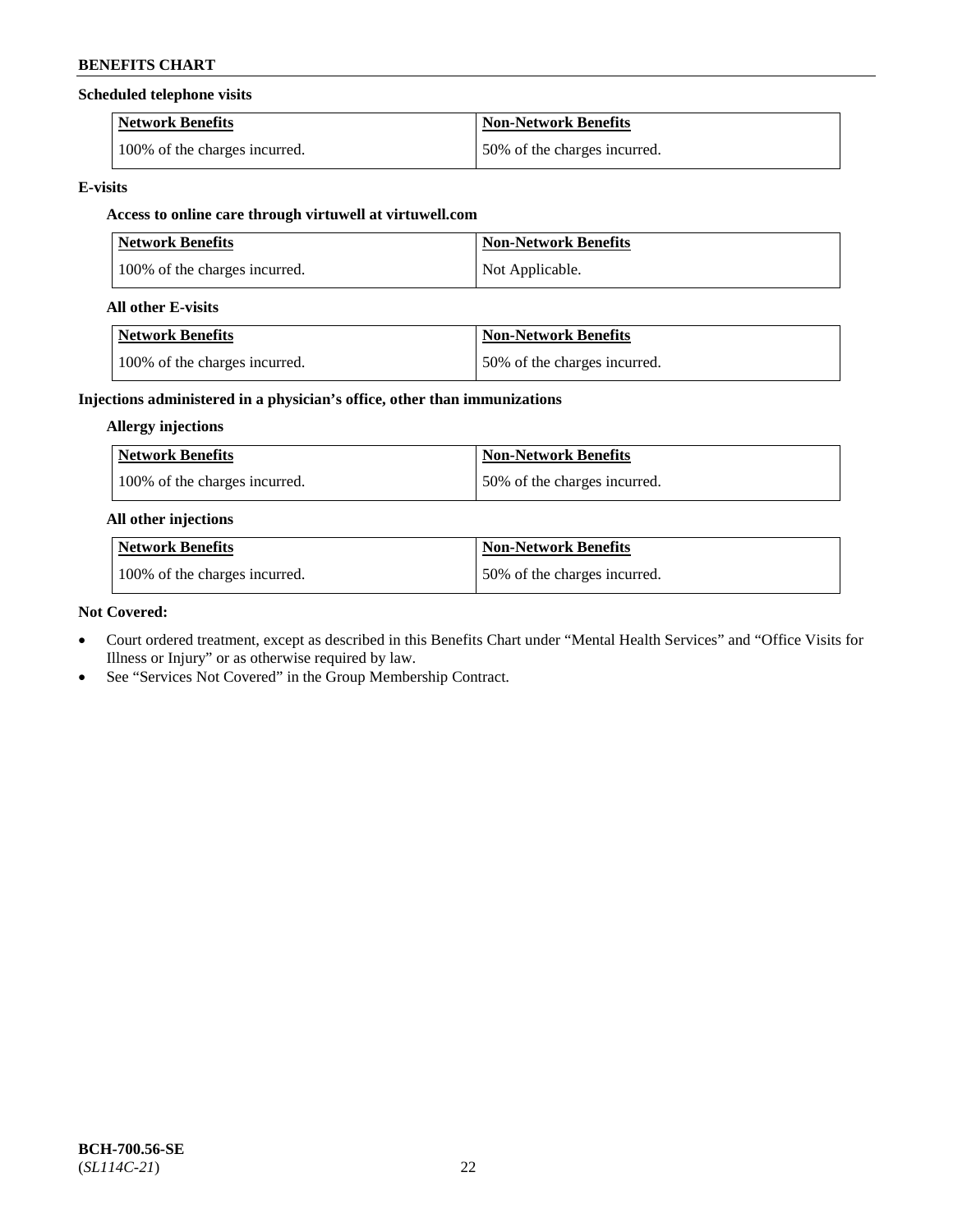## **PEDIATRIC AUTOIMMUNE NEUROPSYCHIATRIC DISORDERS ASSOCIATED WITH STREPTOCOCCAL INFECTIONS (PANDAS) AND PEDIATRIC ACUTE-ONSET NEUROPSYCHIATRIC SYNDROME (PANS) TREATMENT**

### **Definitions:**

**Pediatric acute-onset neuropsychiatric syndrome.** This means a class of acute-onset obsessive compulsive or tic disorders or other behavioral changes presenting in children and adolescents that are not otherwise explained by another known neurologic or medical disorder.

**Pediatric autoimmune neuropsychiatric disorders associated with streptococcal infections.** This means a condition in which a streptococcal infection in a child or adolescent causes the abrupt onset of clinically significant obsessions, compulsions, tics, or other neuropsychiatric symptoms or behavioral changes, or a relapsing and remitting course of symptom severity.

#### **Covered Services:**

We cover treatment for pediatric autoimmune neuropsychiatric disorders associated with streptococcal infections (PANDAS) and for treatment for pediatric acute-onset neuropsychiatric syndrome (PANS). Treatments that must be covered under this section must be recommended by the member's licensed health care professional and include but are not limited to antibiotics, medication and behavioral therapies to manage neuropsychiatric symptoms, plasma exchange, and immunoglobulin.

| <b>Network Benefits</b>                                                                                                                                         | <b>Non-Network Benefits</b>                                                                                                                                         |
|-----------------------------------------------------------------------------------------------------------------------------------------------------------------|---------------------------------------------------------------------------------------------------------------------------------------------------------------------|
| Coverage level is same as corresponding Network<br>Benefit, depending on type of service provided, such as<br>Office Visits for Illness or Injury, Inpatient or | Coverage level is same as corresponding Non-Network<br>Benefit, depending on type of service provided, such as<br>Office Visits for Illness or Injury, Inpatient or |
| <b>Outpatient Hospital Services.</b>                                                                                                                            | <b>Outpatient Hospital Services.</b>                                                                                                                                |

#### **Not Covered:**

See "Services Not Covered" in the Group Membership Contract.

## **PEDIATRIC EYEWEAR**

#### **Covered Services:**

We cover pediatric eyewear for children, subject to our medical coverage criteria. This provision will continue until the end of the month in which the child turns age 19. These medical policies (medical coverage criteria) are available by calling Member Services or logging on to your "*my*HealthPartners" account at [healthpartners.com.](https://www.healthpartners.com/hp/index.html)

| Network Benefits              | <b>Non-Network Benefits</b> |
|-------------------------------|-----------------------------|
| 100% of the charges incurred. | No Coverage.                |

Limited to one pair of eyeglasses (lenses and frames) or one pair of contact lenses per benefit year.

#### **Not Covered:**

- Replacement of eyeglasses or contact lenses due to loss or theft.
- See "Services Not Covered" in the Group Membership Contract.

## **PHYSICAL THERAPY, OCCUPATIONAL THERAPY AND SPEECH THERAPY**

#### **Covered Services:**

We cover the following physical therapy, occupational therapy and speech therapy services:

- rehabilitative care to correct the effects of illness or injury;
- habilitative care rendered for congenital, developmental or medical conditions which have significantly limited the successful initiation of normal speech and normal motor development.

Massage therapy which is performed in conjunction with other treatment/modalities by a physical occupational therapist, is part of a prescribed treatment plan and is not billed separately is covered.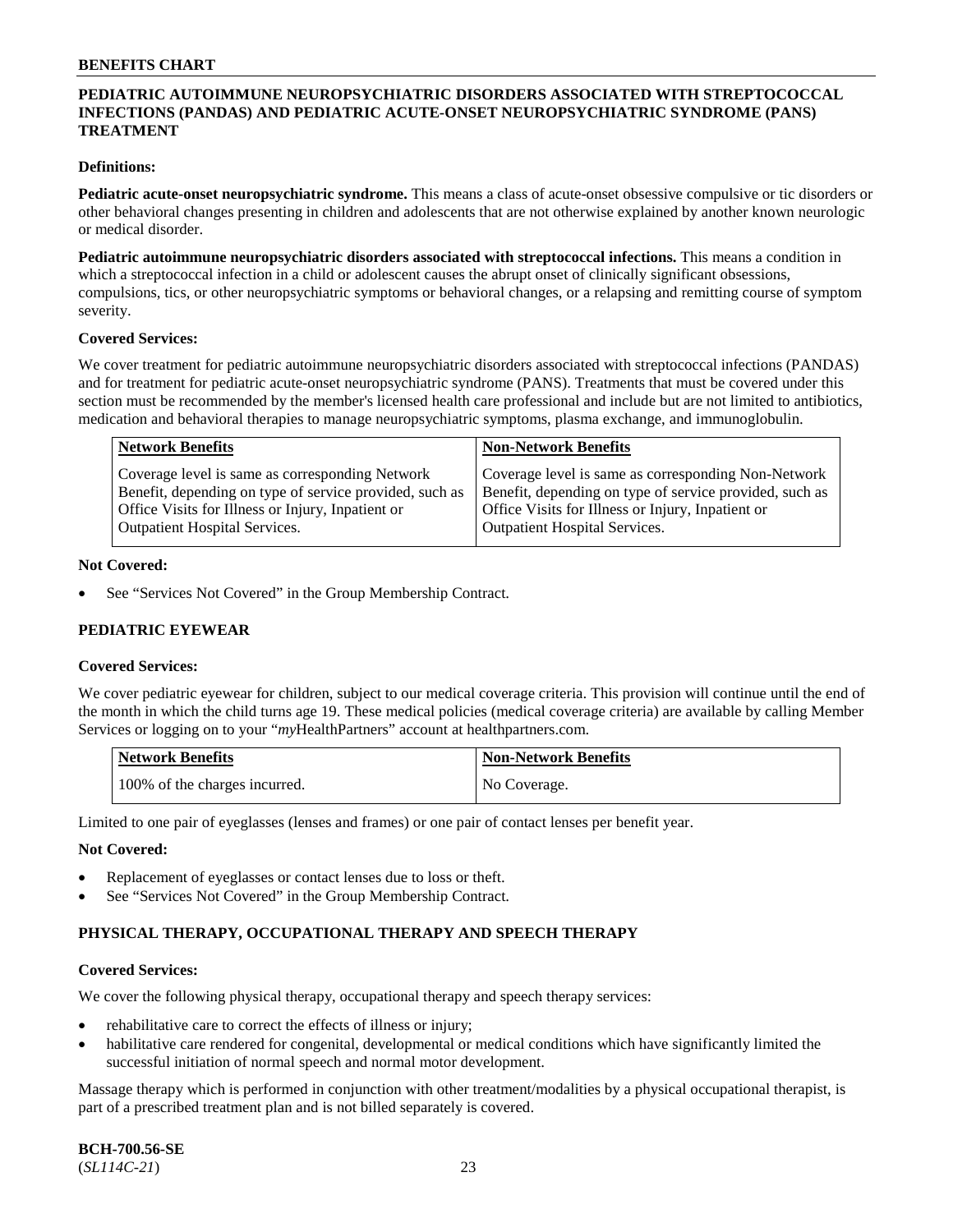We cover services provided in a clinic. We also cover physical therapy provided in an outpatient hospital facility. To see the benefit level for inpatient hospital or skilled nursing facility services, see benefits under Inpatient Hospital and Skilled Nursing Facility Services.

## **Rehabilitative Care**

| <b>Network Benefits</b>       | <b>Non-Network Benefits</b>                                                               |
|-------------------------------|-------------------------------------------------------------------------------------------|
| 100% of the charges incurred. | 50% of the charges incurred.                                                              |
|                               | Physical and Occupational Therapy combined are<br>limited to 20 visits per calendar year. |
|                               | Speech Therapy is limited to 20 visits per calendar year.                                 |

## **Habilitative Care**

| <b>Network Benefits</b>       | Non-Network Benefits                                                                              |
|-------------------------------|---------------------------------------------------------------------------------------------------|
| 100% of the charges incurred. | 50% of the charges incurred.                                                                      |
|                               | Physical, Occupational and Speech Therapy combined<br>are limited to 20 visits per calendar year. |

#### **Not Covered:**

- Massage therapy for the purpose of comfort or convenience of the member.
- See "Services Not Covered" in the Group Membership Contract.

## **PORT WINE STAIN REMOVAL SERVICES**

#### **Covered Services:**

We cover port wine stain removal services.

| <b>Network Benefits</b>                                | <b>Non-Network Benefits</b>                                  |
|--------------------------------------------------------|--------------------------------------------------------------|
| Coverage level is same as corresponding Network        | Coverage level is same as corresponding Non-Network          |
| Benefit, depending on type of service provided such as | Benefit, depending on type of service provided, such as      |
| Office Visits for Illness or Injury, Inpatient or      | Office Visits for Illness or Injury, Inpatient or Outpatient |
| <b>Outpatient Hospital Services.</b>                   | <b>Hospital Services.</b>                                    |

## **Not Covered:**

• See "Services Not Covered" in the Group Membership Contract.

## **PRESCRIPTION DRUG SERVICES**

## **Covered Services:**

We cover prescription drugs and medications that can be self-administered or are administered in a physician's office. We cover off-label use of formulary drugs to treat cancer if the drug is recognized for the treatment of cancer in any authoritative compendia used by the Medicare program.

We cover orally administered anticancer drugs at the applicable benefit level under outpatient drugs below. We are in compliance with Minnesota Statute 62A.3075 because we do not cover orally administered anticancer drugs under our specialty drug benefit.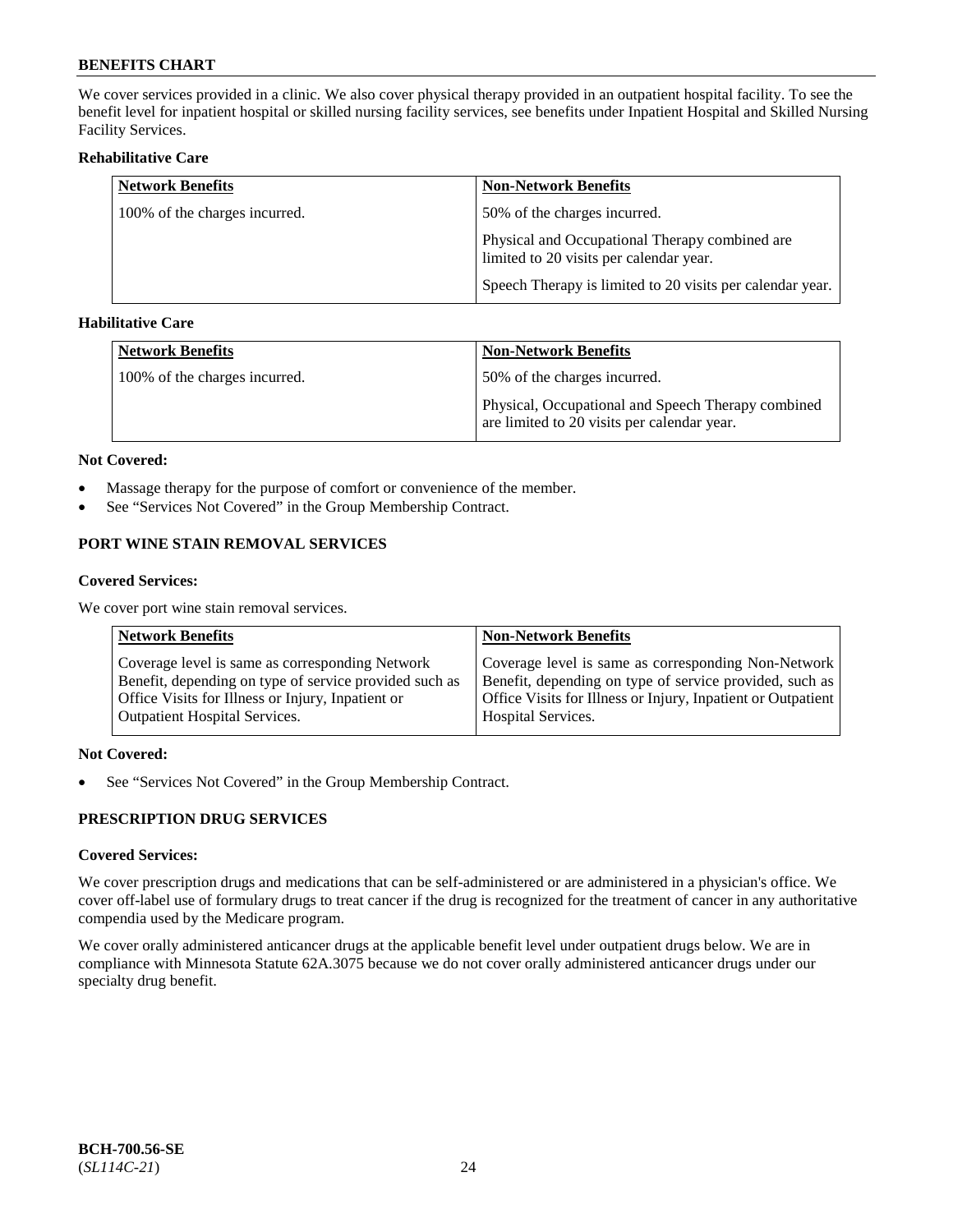We will refill a prescription for eye drops covered under this Benefits Chart if the member requests a refill and original prescription specified that additional quantities would be needed, providing the refill request does not exceed the quantities needed, and the following conditions are met:

- If the member requests a 30-day refill supply, the request must be made between 21 and 30 days of the later of (a) the original date that the prescription was distributed to the member or (b) the date that the most recent refill was distributed to the member; or
- If the member requests a 90-day refill supply, the request must be made between 75 and 90 days of the later of (a) the original date that the prescription was distributed to the member or (b) the date that the most recent refill was distributed to the member.

A licensed pharmacist may prescribe and dispense self-administered hormonal contraceptives, nicotine replacement medications, and opiate antagonists for the treatment of an acute opiate overdose in accordance with section 151.37, subdivision 14, 15, or 16, under the same terms of coverage that would apply had the prescription drug been prescribed by a licensed physician, physician assistant, or advanced practice nurse practitioner. If the plan excludes coverage for selfadministered hormonal contraceptives, they will not be covered under this provision.

#### **For Network Benefits, drugs and medications must be part of the formulary and obtained at a Network Pharmacy.**

#### **For Non-Network Benefits, drugs and medications must be part of the formulary.**

#### **See the Formulary definition for information on the Formulary Exception Process available to you.**

## **Outpatient drugs (except as specified below)**

| <b>Network Benefits</b>                                                                                                          | <b>Non-Network Benefits</b>  |
|----------------------------------------------------------------------------------------------------------------------------------|------------------------------|
| 100% of the charges incurred.                                                                                                    | 50% of the charges incurred. |
| In no event will your cost for a formulary insulin drug<br>exceed \$25. Deductible does not apply to formulary<br>insulin drugs. |                              |

**Cost-Sharing Limits for Insulin:** We are required to limit your cost-sharing on prescription insulin to no more than the net price of the prescription insulin drug. This requirement applies at the point of sale, including deductible payments and the costsharing amounts charged once the deductible is met.

**Cost-sharing.** This means a deductible payment, copayment, or coinsurance amount that you must pay for covered prescription insulin in accordance with the terms and conditions of this health plan.

**Net price.** This means our cost for prescription insulin, including any rebates or discounts received by or accrued directly or indirectly to us from a drug manufacturer or pharmacy benefit manager.

#### **Mail order drugs**

| <b>Network Benefits</b>                                                                                                                                                       | <b>Non-Network Benefits</b>           |
|-------------------------------------------------------------------------------------------------------------------------------------------------------------------------------|---------------------------------------|
| For your convenience, you may also get up to a 93-day<br>supply of outpatient prescription drugs that can be self-<br>administered through the designated mail order service. | See Network Mail Order Drugs benefit. |
| New prescriptions to treat certain chronic conditions<br>and trial drugs will be limited to quantity limits<br>described at the end of this section.                          |                                       |
| Specialty Drugs are not available through the mail order<br>service.                                                                                                          |                                       |

#### **Tobacco cessation drugs are covered for all FDA – approved tobacco cessation drugs for a minimum of 90 days**

| <b>Network Benefits</b>                                     | <b>Non-Network Benefits</b>  |
|-------------------------------------------------------------|------------------------------|
| 100% of the charges incurred.<br>Deductible does not apply. | 50% of the charges incurred. |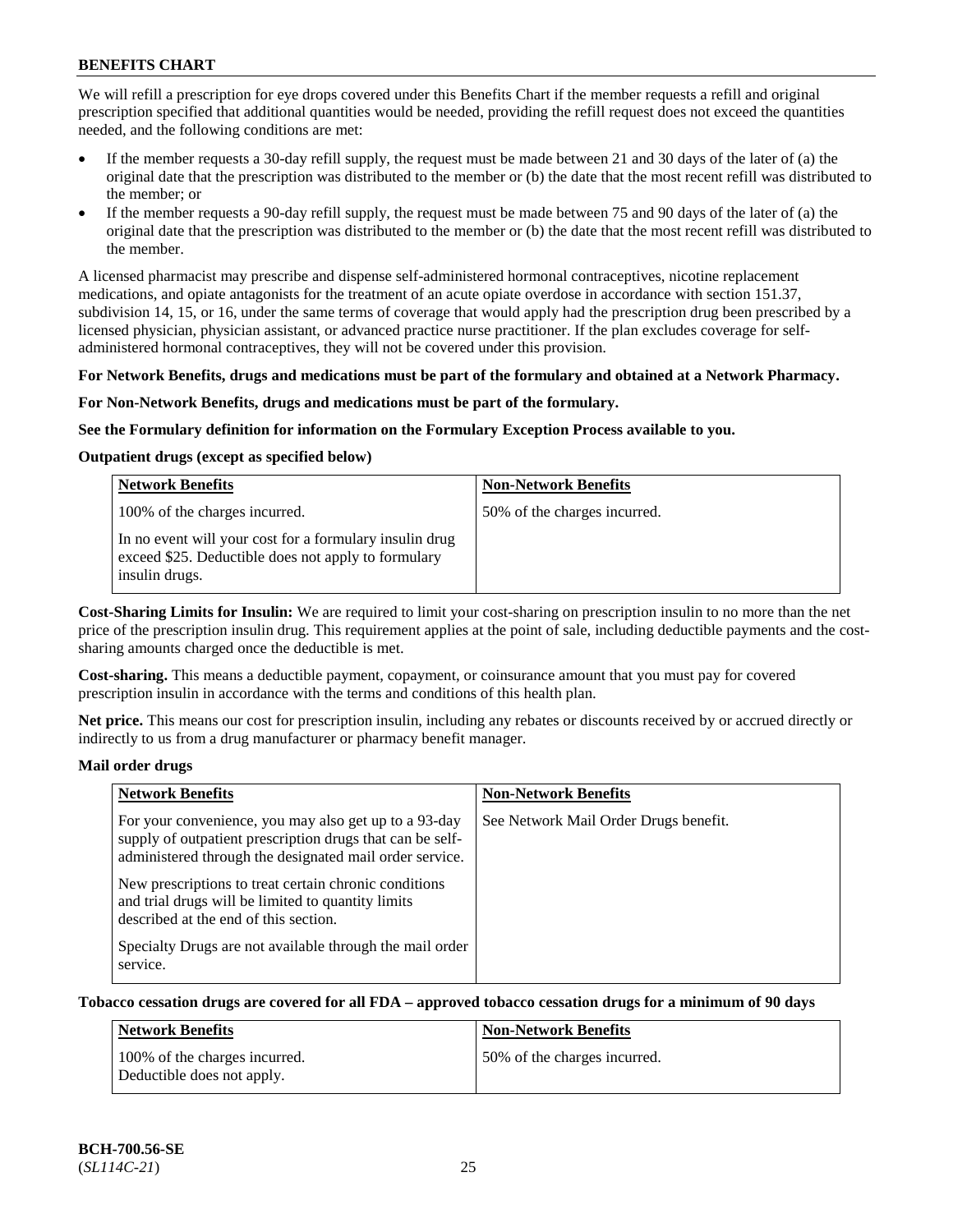## **Specialty Drugs that are self-administered**

| <b>Network Benefits</b>                                                                                                                    | <b>Non-Network Benefits</b> |
|--------------------------------------------------------------------------------------------------------------------------------------------|-----------------------------|
| 100% of the charges incurred.                                                                                                              | No Coverage.                |
| For Network Benefits, specialty drugs are limited to<br>drugs on the specialty drug list and must be obtained<br>from a designated vendor. |                             |

### **Drugs for the treatment of growth deficiency**

| <b>Network Benefits</b>                                                                                                                            | <b>Non-Network Benefits</b>  |
|----------------------------------------------------------------------------------------------------------------------------------------------------|------------------------------|
| 100% of the charges incurred.                                                                                                                      | 50% of the charges incurred. |
| For Network Benefits, growth deficiency drugs are<br>limited to drugs on the specialty drug list and must be<br>obtained from a designated vendor. |                              |

#### **Contraceptive drugs**

| <b>Network Benefits</b>                                                                                                                                        | <b>Non-Network Benefits</b>  |
|----------------------------------------------------------------------------------------------------------------------------------------------------------------|------------------------------|
| 100% of the charges incurred for formulary drugs.<br>Deductible does not apply.                                                                                | 50% of the charges incurred. |
| If a physician requests that a non-formulary<br>contraceptive drug be dispensed as written the drug will<br>be covered at 100%, not subject to the deductible. |                              |

#### **Limitations:**

- Certain drugs may require prior authorization as indicated on the formulary. HealthPartners may require prior authorization for the drug and also the site where the drug will be provided. Certain drugs are subject to our utilization review process and quantity limits, as indicated on our formulary.
- Certain non-formulary drugs require prior authorization. In addition, certain drugs may be subject to any quantity limits applied as part of our trial program.
- If a member requests a brand name drug when there is a generic equivalent, the brand name drug will be covered up to the charge that would apply to the generic drug, minus any required copayment. If a physician requests that a brand name drug be dispensed as written, and we determine the brand name drug is medically necessary, the drug will be paid at the Outpatient Drugs benefit.
- We may require members to try over-the-counter (OTC) drug alternatives before approving more costly formulary prescription drugs.
- Unless otherwise specified in the "Prescription Drug Services" section, you may receive up to a 31-day supply per prescription.
- A 93-day supply will be covered and dispensed only at pharmacies that participate in our extended day supply program
- New prescriptions to treat certain chronic conditions are limited to a 31-day supply.
- No more than a 31-day supply of Specialty Drugs will be covered and dispensed at a time, unless it's a manufacturer supplied drug that cannot be split that supplies the member with more than a 31-day supply.
- The member copayment for a drug will not exceed the cost of the drug.
- If a member copayment is required, you must pay one member copayment for each 31-day supply, or portion thereof.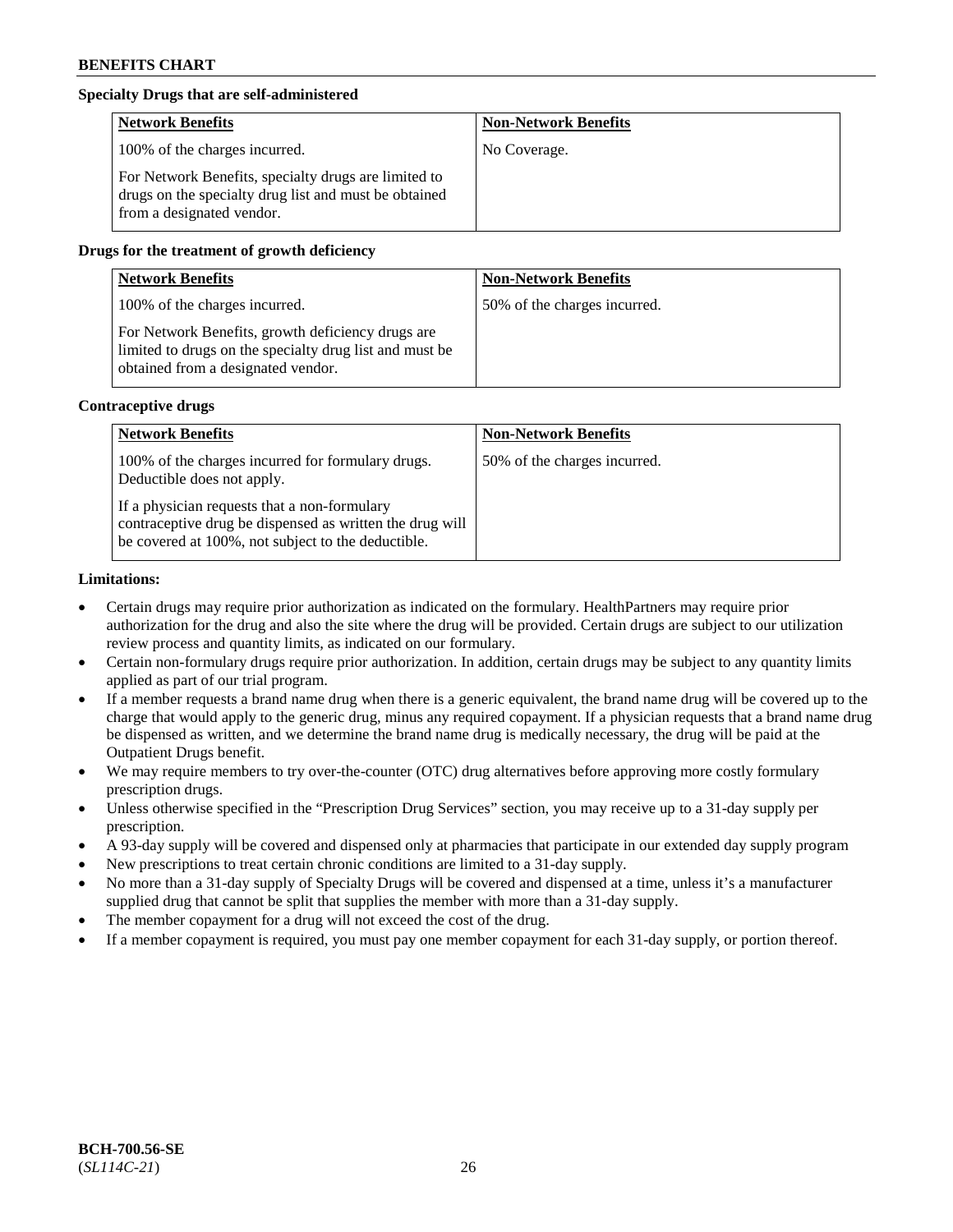## **Not Covered:**

- Replacement of prescription drugs, medications, equipment and supplies due to loss, damage or theft.
- Nonprescription (over the counter) drugs or medications, including, but not limited to, vitamins, supplements, homeopathic remedies, and non-FDA approved drugs unless listed on the formulary and prescribed by a physician or legally authorized health care provider under applicable state and federal law. We cover off-label use of drugs to treat cancer as specified in the "Prescription Drug Services" section of this Benefits Chart. This exclusion does not include over-the-counter contraceptives for women as allowed under the Affordable Care Act when the member obtains a prescription for the item. In addition, if the member obtains a prescription, this exclusion does not include aspirin to prevent cardiovascular disease for men and women of certain ages; folic acid supplements for women who may become pregnant; fluoride chemoprevention supplements for children without fluoride in their water source; and iron supplements for children ages 6-12 who are at risk of anemia.
- Drugs on the Excluded Drug List. The Excluded Drug List includes select drugs within a therapy class that are not eligible for coverage. This includes drugs that may be excluded for certain indications. However, you may request coverage for a drug on the Excluded Drug List by requesting an exception to the formulary under the formulary exception process described in the definition of formulary in this Benefits Chart. The Excluded Drug List is available at [healthpartners.com](http://www.healthpartners.com/)
- Drugs that are newly approved by the FDA until they are reviewed and approved by HealthPartners Pharmacy and Therapeutics Committee. However, you may request coverage for a drug that is newly approved by the FDA by requesting an exception to the formulary under the formulary exception process described in the definition of formulary in the Benefits Chart.
- All drugs used for sexual dysfunction.
- All drugs for the treatment of infertility.
- Medical cannabis.
- Medical devices approved by the FDA will not be covered under the "Prescription Drug Services" section unless they are on our formulary. Covered medical devices are generally submitted and reimbursed under your medical benefits.
- See "Services Not Covered" in the Group Membership Contract.

## **PREVENTIVE SERVICES**

## **Applicable Definitions:**

**Routine Preventive Services** are routine healthcare services that include screenings, check-ups and counseling to prevent illness, disease or other health problems before symptoms occur.

**Diagnostic Services** are services to help a provider understand your symptoms, diagnose illness and decide what treatment may be needed. They may be the same services that are listed as preventive services, but they are being used as diagnostic services. Your provider will determine if these services are preventive or diagnostic. These services are not preventive if received as part of a visit to diagnose, manage or maintain an acute or chronic medical condition, illness or injury. When that occurs, unless otherwise indicated below, standard deductibles, copayments or coinsurance apply.

## **Covered Services:**

We cover preventive services that meet any of the requirements under the Affordable Care Act (ACA) shown in the bulleted items below. These preventive services are covered at 100% under the network benefits with no deductible, copayments or coinsurance. (If a preventive service is not required by the ACA and it is covered at a lower benefit level or if a group qualifies for an exemption or accommodation for certain benefits under the ACA, it will be specified below). Preventive benefits mandated under the ACA are subject to periodic review and modification. Changes would be effective in accordance with the federal rules. Preventive services mandated by the ACA include:

- Evidence-based items or services that have in effect a rating of A or B in the current recommendations of the United States Preventive Services Task Force with respect to the individual;
- Immunizations for routine use in children, adolescents, and adults that have in effect a recommendation from the Advisory Committee on Immunization Practices of the Centers for Disease Control and Prevention with respect to the individual;
- With respect to infants, children, and adolescents, evidence-informed preventive care and screenings provided for in comprehensive guidelines supported by the Health Resources and Services Administration; and
- With respect to women, preventive care and screenings provided for in comprehensive guidelines supported by the Health Resources and Services Administration.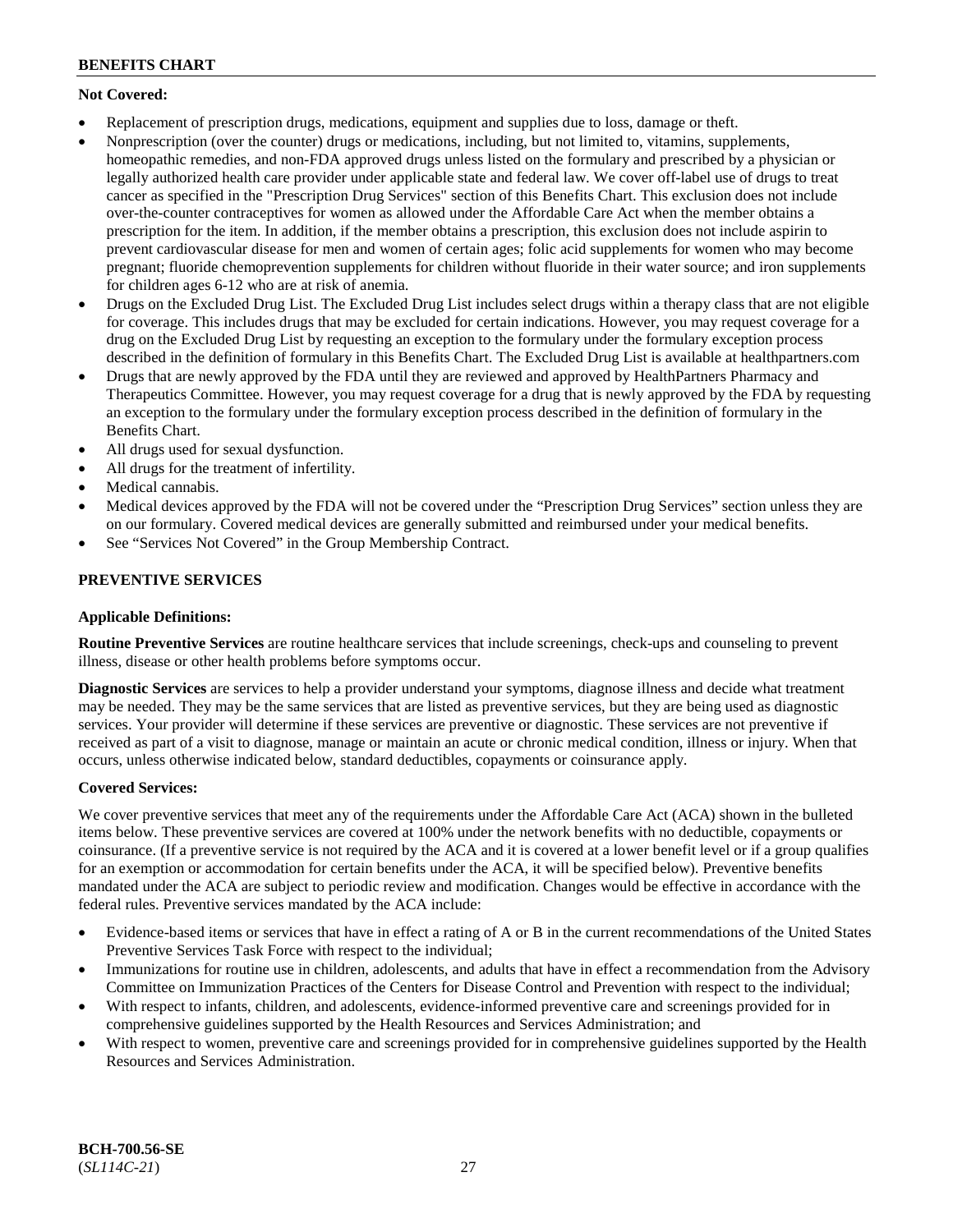Covered services are based on established medical policies, which are subject to periodic review and modification by the medical or dental directors. These medical policies (medical coverage criteria) are available by calling Member Services, or logging on to your "*my*HealthPartners" account at [healthpartners.com.](http://www.healthpartners.com/)

A complete list of preventive care services recommended under the U.S. Preventive Task Force (USPSTF) is available online at [uspreventiveservicestaskforce.org/Page/Name/uspstf-a-and-b-recommendations.](https://www.uspreventiveservicestaskforce.org/Page/Name/uspstf-a-and-b-recommendations-by-date/)

HHS: [healthcare.gov/coverage/preventive-care-benefits](https://www.healthcare.gov/coverage/preventive-care-benefits/)

CDC: [cdc.gov/vaccines/schedules/index.html](https://www.cdc.gov/vaccines/schedules/index.html)

### **ACA and state mandated preventive services are covered as follows:**

**Routine health exams and periodic health assessments.** A physician or health care provider will counsel you as to how often health assessments are needed based on age, sex and health status. This includes screening for tobacco use, at least two tobacco cessation attempts per year (for those who use tobacco products), all FDA approved tobacco cessation medications including over-the-counter drugs (as shown in the "Prescription Drug Services" Section) and at least four counseling sessions of at least ten minutes each for tobacco cessation.

| Network Benefits                                            | <b>Non-Network Benefits</b>  |
|-------------------------------------------------------------|------------------------------|
| 100% of the charges incurred.<br>Deductible does not apply. | 50% of the charges incurred. |

**Child health supervision services**. This includes pediatric preventive services, such as fluoride chemoprevention for children without fluoride in their water source, newborn screenings, appropriate immunizations, developmental assessments and laboratory services appropriate to the age of the child from birth to 72 months, and appropriate immunizations until the end of the month in which the child turns 19, as defined by the Standards of Child Health Care issued by the American Academy of Pediatrics. We cover at least five child health supervision visits from birth to 12 months, three child health supervision visits from 12 months to 24 months, once a year from 24 months to 72 months.

| Network Benefits                                            | <b>Non-Network Benefits</b>  |
|-------------------------------------------------------------|------------------------------|
| 100% of the charges incurred.<br>Deductible does not apply. | 50% of the charges incurred. |

**Routine prenatal care and exams.** This includes the comprehensive package of medical and psychosocial support provided throughout a pregnancy, including risk assessment, serial surveillance, prenatal education, and use of specialized skills and technology when needed, as defined by Standards for Obstetric-Gynecologic Services issued by the American College of Obstetricians and Gynecologists.

| <b>Network Benefits</b>                                     | <b>Non-Network Benefits</b>   |
|-------------------------------------------------------------|-------------------------------|
| 100% of the charges incurred.<br>Deductible does not apply. | 150% of the charges incurred. |

**Routine postnatal care.** This includes health exams, assessments, education and counseling relating to the period immediately after childbirth

| <b>Network Benefits</b>                                     | <b>Non-Network Benefits</b>  |
|-------------------------------------------------------------|------------------------------|
| 100% of the charges incurred.<br>Deductible does not apply. | 50% of the charges incurred. |

**Routine screening procedures for cancer.** This includes colorectal screening or other cancer screenings recommended by the USPSTF with an A or B rating. Women's preventive health services below describes additional routine screening procedures for cancer.

| Network Benefits                                            | <b>Non-Network Benefits</b>  |
|-------------------------------------------------------------|------------------------------|
| 100% of the charges incurred.<br>Deductible does not apply. | 50% of the charges incurred. |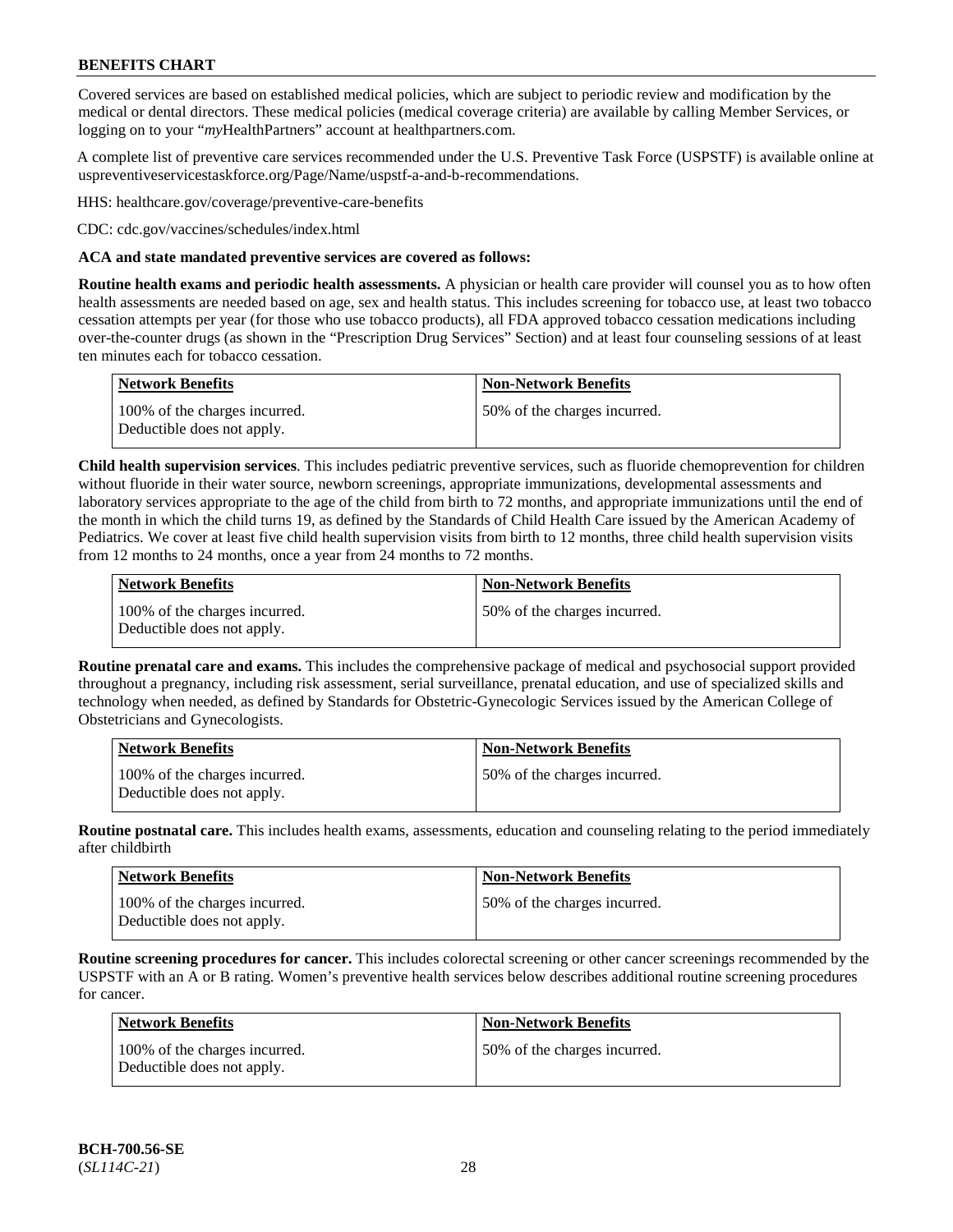**Professional voluntary family planning services.** This includes services to prevent or delay a pregnancy, including counseling and education. Services must be provided by a licensed provider.

| <b>Network Benefits</b>                                     | <b>Non-Network Benefits</b> |
|-------------------------------------------------------------|-----------------------------|
| 100% of the charges incurred.<br>Deductible does not apply. | See Network Benefits.       |

## **Adult immunizations**

| <b>Network Benefits</b>                                     | <b>Non-Network Benefits</b>  |
|-------------------------------------------------------------|------------------------------|
| 100% of the charges incurred.<br>Deductible does not apply. | 50% of the charges incurred. |

**Women's preventive services.**This includes mammograms\*, screenings for cervical cancer (pap smears), breast pumps, human papillomavirus (HPV) testing; counseling for sexually transmitted infections, counseling and screening for human immunodeficiency virus (HIV), and all FDA approved contraceptive methods as prescribed by a doctor, sterilization procedures, education and counseling (see the "Prescription Drug Services" section for coverage of oral contraceptive drugs). For women whose family history is associated with an increased risk for BRCA1 or BRCA2 gene mutations, we cover genetic counseling and BRCA screening without cost sharing, if appropriate and as determined by a physician

**\***Preventive mammogram screening includes digital breast tomosynthesis (3D mammograms) for members at risk for breast cancer.

"At risk for breast cancer" means: (1) having a family history with one or more first- or second-degree relatives with breast cancer; (2) testing positive for BRCA1 or BRCA2 mutations; (3) having heterogeneously dense breasts or extremely dense breasts based on the Breast Imaging Reporting and Data System established by the American College of Radiology; or (4) having a previous diagnosis of breast cancer.

| Network Benefits                                            | <b>Non-Network Benefits</b>  |
|-------------------------------------------------------------|------------------------------|
| 100% of the charges incurred.<br>Deductible does not apply. | 50% of the charges incurred. |

**Obesity screening and management.** We cover obesity screening and counseling for all ages during a routine preventive care exam. If you are age 18 or older and have a body mass index of 30 or more, we also cover intensive obesity management to help you lose weight. Your primary care doctor can coordinate these services.

| Network Benefits                                            | <b>Non-Network Benefits</b>  |
|-------------------------------------------------------------|------------------------------|
| 100% of the charges incurred.<br>Deductible does not apply. | 50% of the charges incurred. |

**Preventive Medications.** We cover preventive medications currently recommended by USPSTF with an A or B rating if they are prescribed by your medical provider and they are listed on our formulary. Preventive medications are subject to periodic review and modification. Changes would be effective in accordance with the federal rules and reflected in our current medical coverage criteria for preventive care services.

| <b>Network Benefits</b>                                     | <b>Non-Network Benefits</b>   |
|-------------------------------------------------------------|-------------------------------|
| 100% of the charges incurred.<br>Deductible does not apply. | 150% of the charges incurred. |

## **In addition to any ACA or state mandated preventive services referenced above, we cover the following eligible services:**

#### **Routine eye and hearing exams**

| <b>Network Benefits</b>                                     | <b>Non-Network Benefits</b>  |
|-------------------------------------------------------------|------------------------------|
| 100% of the charges incurred.<br>Deductible does not apply. | 50% of the charges incurred. |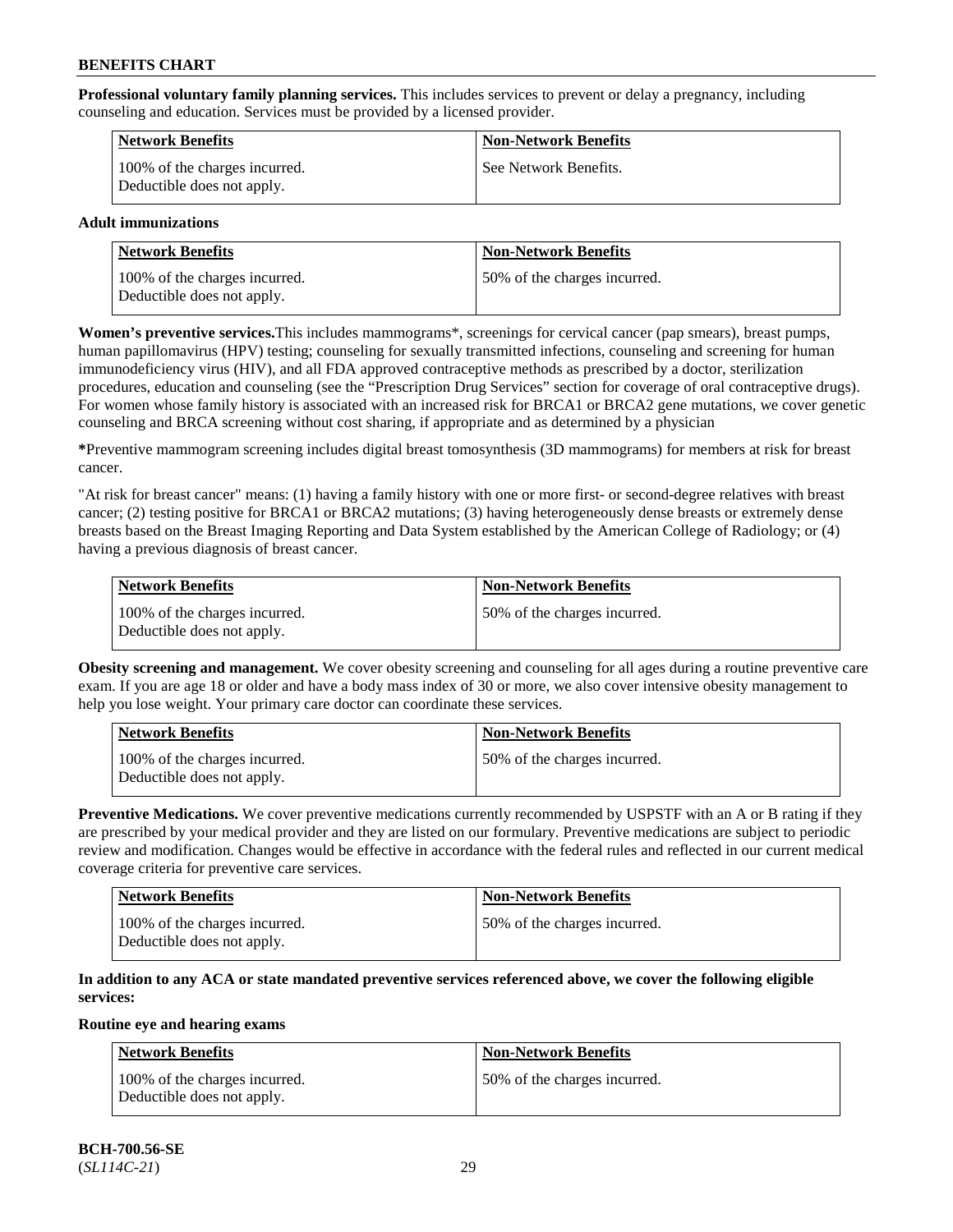**Ovarian cancer surveillance tests for women who are at risk.** "At risk for ovarian cancer" means (1) having a family history that includes any of the following: one or more first-degree or second-degree relatives with ovarian cancer, clusters of female relatives with breast cancer or nonpolyposis colorectal cancer; or (2) testing positive for BRCA1 or BRCA2 mutations. "Surveillance tests for ovarian cancer" means annual screening using: CA-125 serum tumor marker testing, transvaginal ultrasound, pelvic examination or other proven ovarian cancer screening tests currently being evaluated by the federal Food and Drug Administration or by the National Cancer Institute.

| <b>Network Benefits</b>                              | <b>Non-Network Benefits</b>                             |
|------------------------------------------------------|---------------------------------------------------------|
| Coverage level is same as corresponding Network      | Coverage level is same as corresponding Non-Network     |
| Benefit, depending on type of service provided, such | Benefit, depending on type of service provided, such as |
| as Diagnostic Imaging Services, Laboratory Services  | Diagnostic Imaging Services, Laboratory Services        |
| Office Visits for Illness or Injury or Preventive    | Office Visits for Illness or Injury or Preventive       |
| Services.                                            | Services.                                               |

#### **Limitations:**

• Services are not preventive if received as part of a visit to diagnose, manage or maintain an acute or chronic medical condition, illness or injury. When that occurs, unless otherwise indicated above, standard deductibles, copayments or coinsurance apply.

#### **Not Covered:**

See "Services Not Covered" in the Group Membership Contract.

## **SPECIFIED NON-NETWORK SERVICES**

## **Covered Services:**

We cover the following services when you elect to receive them from a non-network provider, at the same level of coverage we provide when you elect to receive the services from a network provider:

- Voluntary family planning of the conception and bearing of children.
- The provider visit(s) and test(s) necessary to make a diagnosis of infertility.
- Testing and treatment of sexually transmitted diseases (other than HIV).
- Testing for AIDS or other HIV-related conditions.

| <b>Network Benefits</b>                                                                                                                            | <b>Non-Network Benefits</b>                    |
|----------------------------------------------------------------------------------------------------------------------------------------------------|------------------------------------------------|
| Coverage level is same as corresponding Network<br>Benefit, depending on type of service provided, such as<br>Office Visits for Illness or Injury. | See Network Benefits for the services covered. |

#### **Not Covered:**

See "Services Not Covered" in the Group Membership Contract.

## **TELEMEDICINE BENEFIT**

#### **Covered Services:**

Telemedicine services are covered under this Benefits Chart, subject to our medical criteria.

| <b>Network Benefits</b>                                | <b>Non-Network Benefits</b>                            |
|--------------------------------------------------------|--------------------------------------------------------|
| Coverage level is same as corresponding Network        | Coverage level is same as corresponding Non-Network    |
| Benefit, depending upon type of service provided, such | Benefit, depending upon type of service provided, such |
| as Office Visits for Illness or Injury.                | as Office Visits for Illness or Injury.                |

### **Not Covered:**

See "Services Not Covered" in the Group Membership Contract.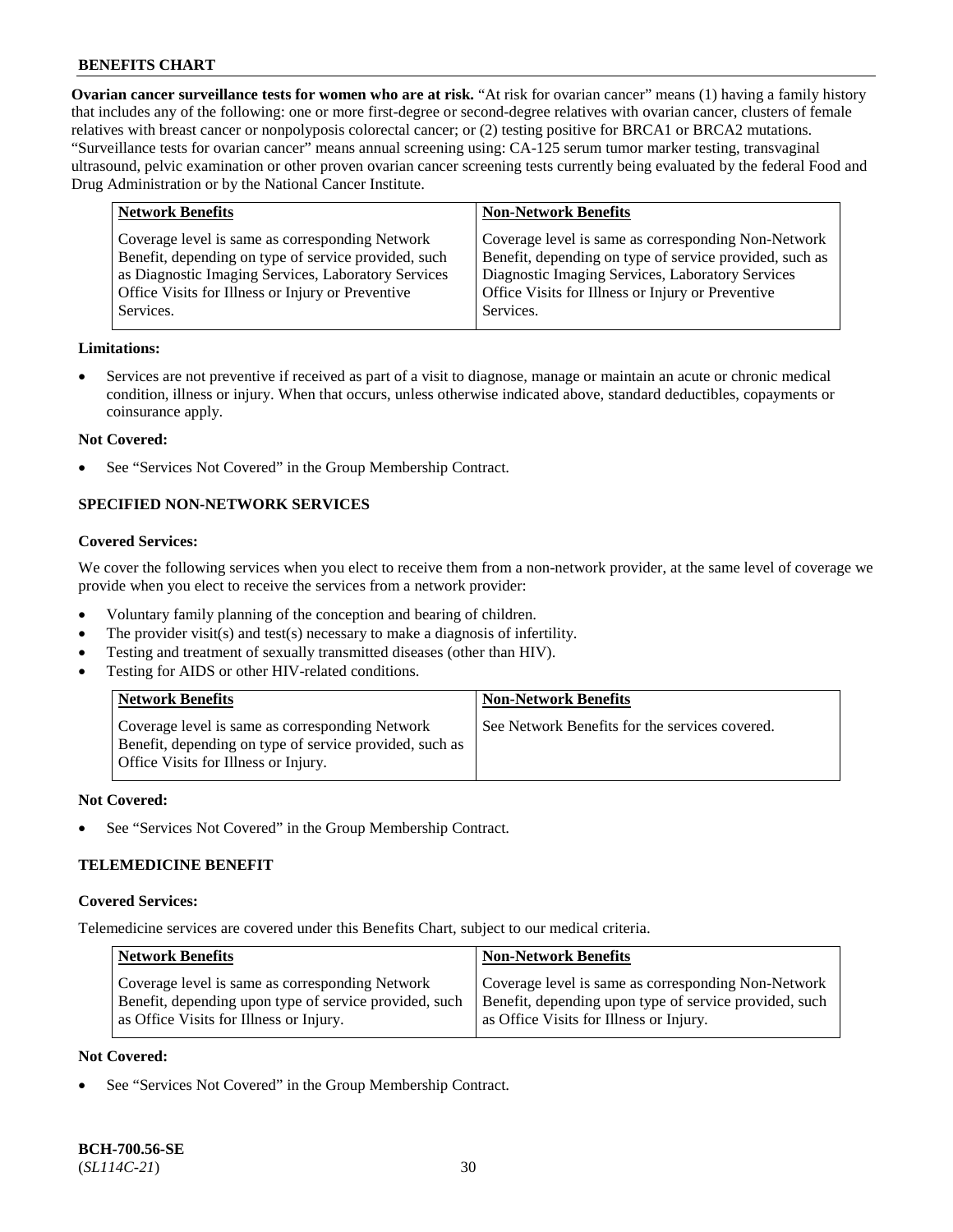## **TRANSPLANT SERVICES**

### **Applicable Definitions:**

**Autologous.** This is when the source of cells is from the individual's own marrow or stem cells.

**Allogeneic.** This is when the source of cells is from a related or unrelated donor's marrow or stem cells.

**Autologous Bone Marrow Transplant.** This is when the bone marrow is harvested from the individual and stored. The patient undergoes treatment which includes tumor ablation with high-dose chemotherapy and/or radiation. The bone marrow is reinfused (transplanted).

**Allogeneic Bone Marrow Transplant.** This is when the bone marrow is harvested from the related or unrelated donor and stored. The patient undergoes treatment which includes tumor ablation with high-dose chemotherapy and/or radiation. The bone marrow is reinfused (transplanted).

**Autologous/Allogeneic Stem Cell Support.** This is a treatment process that includes stem cell harvest from either bone marrow or peripheral blood, tumor ablation with high-dose chemotherapy and/or radiation, stem cell reinfusion, and related care. Autologous/allogeneic bone marrow transplantation and high dose chemotherapy with peripheral stem cell rescue/support are considered to be autologous/allogeneic stem cell support.

**Designated Transplant Center.** This is any health care provider, group or association of health care providers designated by us to provide services, supplies or drugs for specified transplants for our members.

**Transplant Services.** This is transplantation (including transplants) of the human organs or tissue listed below, including all related post-surgical treatment and drugs and multiple transplants for a related cause. Transplant services do not include other organ or tissue transplants or surgical implantation of mechanical devices functioning as a human organ, except surgical implantation of an FDA approved Ventricular Assist Device (VAD) or total artificial heart, functioning as a temporary bridge to heart transplantation.

Prior authorization is required prior to consultation to support coordination of care and benefits.

#### **Covered Services:**

We cover eligible transplant services (as defined above) while you are covered under this Benefits Chart. Transplants that will be considered for coverage are limited to the following:

- Kidney transplants for end-stage disease.
- Cornea transplants for end-stage disease.
- Heart transplants for end-stage disease.
- Lung transplants or heart/lung transplants for: (1) primary pulmonary hypertension; (2) Eisenmenger's syndrome; (3) endstage pulmonary fibrosis; (4) alpha 1 antitrypsin disease; (5) cystic fibrosis; and (6) emphysema.
- Liver transplants for: (1) biliary atresia in children; (2) primary biliary cirrhosis; (3) post-acute viral infection (including hepatitis A, hepatitis B antigen e negative and hepatitis C) causing acute atrophy or post-necrotic cirrhosis; (4) primary sclerosing cholangitis; (5) alcoholic cirrhosis; and (6) hepatocellular carcinoma.
- Allogeneic bone marrow transplants or peripheral stem cell support associated with high dose chemotherapy for: (1) acute myelogenous leukemia; (2) acute lymphocytic leukemia; (3) chronic myelogenous leukemia; (4) severe combined immunodeficiency disease; (5) Wiskott-Aldrich syndrome; (6) aplastic anemia; (7) sickle cell anemia; (8) non-relapsed or relapsed non-Hodgkin's lymphoma; (9) multiple myeloma; and (10) testicular cancer.
- Autologous bone marrow transplants or peripheral stem cell support associated with high-dose chemotherapy for: (1) acute leukemias; (2) non-Hodgkin's lymphoma; (3) Hodgkin's disease; (4) Burkitt's lymphoma; (5) neuroblastoma; (6) multiple myeloma; (7) chronic myelogenous leukemia; and (8) non-relapsed non-Hodgkin's lymphoma.
- Pancreas transplants for simultaneous pancreas-kidney transplants for diabetes, pancreas after kidney, living related segmental simultaneous pancreas kidney transplantation and pancreas transplant alone.

For Network Benefits, charges for transplant services must be incurred at a designated transplant center.

The transplant-related treatment provided, including expenses incurred for directly related donor services, shall be subject to and in accordance with the provisions, limitations, maximum and other terms of this Benefits Chart.

Medical and hospital expenses of the donor are covered only when the recipient is a member and the transplant and directly related donor expenses have been prior authorized for coverage. Treatment of medical complications that may occur to the donor are not covered. Donors are not considered members, and are therefore not eligible for the rights afforded to members under the Contract.